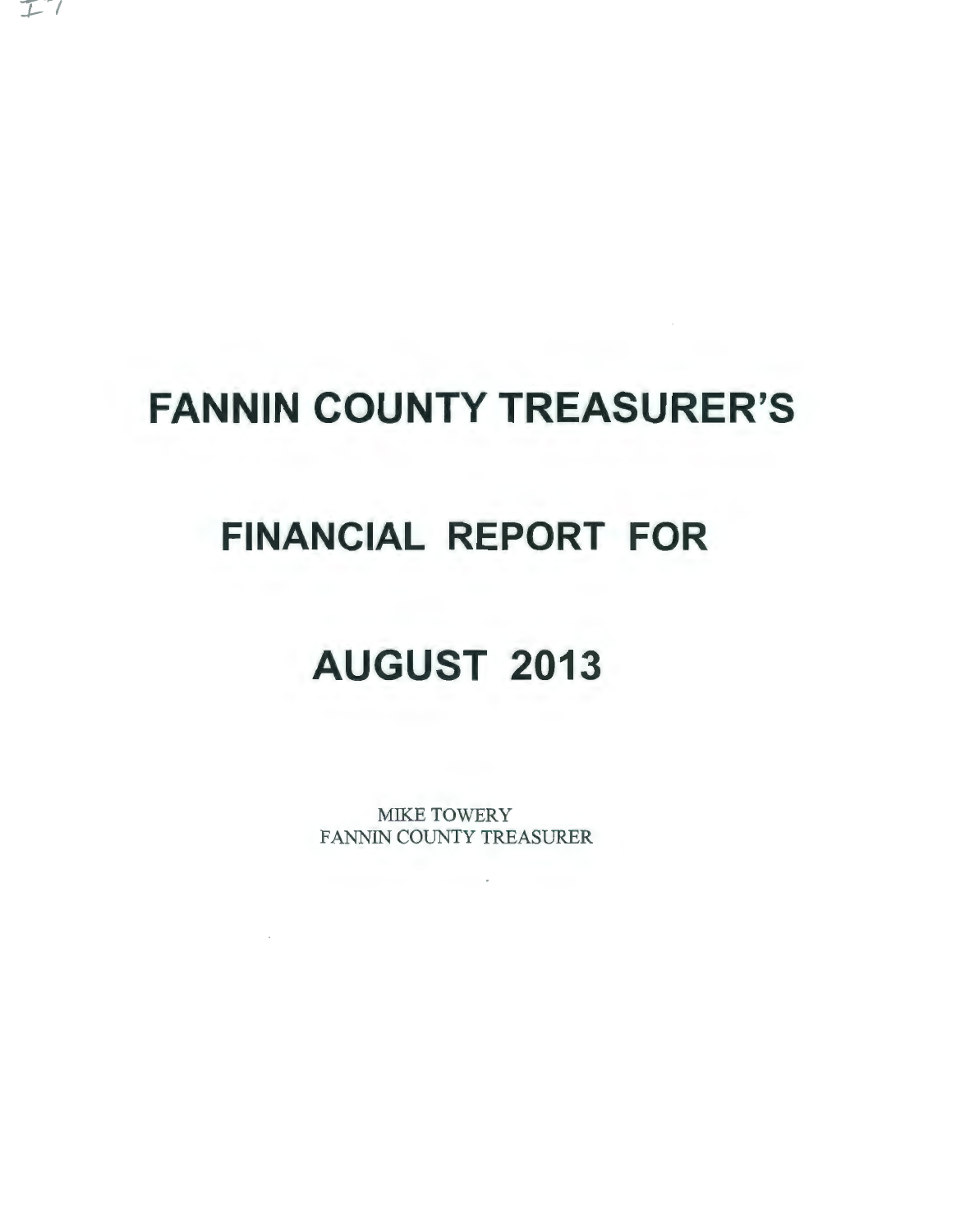| 09/06/2013     |                                                                                                                                               | RECEIPT FILE LISTING |                                                                                             | PAGE 1         |
|----------------|-----------------------------------------------------------------------------------------------------------------------------------------------|----------------------|---------------------------------------------------------------------------------------------|----------------|
| TIME: 10:23 AM |                                                                                                                                               |                      |                                                                                             | PREPARER: 0007 |
|                | RECEIVED POSTED NO DESCRIPTION<br>RECEIPT S RECEIVED FROM                                                                                     |                      |                                                                                             | <b>AMOUNT</b>  |
|                |                                                                                                                                               |                      |                                                                                             |                |
|                | 0000130850 P MEADE-NORMAN INSURANCE 08-01-2013 08-01-2013 01 REFUND -STRONG BOND                                                              |                      |                                                                                             | 43.00          |
|                | BANK:24-103-100 R&B#4- COMBINED FUNDS CHECKING                                                                                                |                      | INCOME: 24-624-480 BOND<br>TOTAL RECEIPT AMOUNT -----> 43.00                                |                |
|                | 0000130851 P COMPTROLLER, JUDICIARY 08-01-2013 08-01-2013 01 ASST. DA LONGEVITY PAY                                                           |                      |                                                                                             | 840,00         |
|                | BANK: 10-103-100 GENERAL-COMBINED FUNDS CHECKING                                                                                              |                      | INCOME: 10-370-151 ASST. DA LONGEVITY PAY                                                   |                |
|                |                                                                                                                                               |                      | TOTAL RECEIPT AMOUNT -----> 840.00                                                          |                |
|                | 0000130852 P GREG DISEKER 08-02-2013 08-02-2013 01 #109513 Trenton High Meadows 1,400.00                                                      |                      |                                                                                             |                |
|                | BANK:22-103-100 R&B#2- COMBINED FUNDS CHECKING                                                                                                |                      | INCOME: 22-370-150 TRENTON HIGH MEADOWS SUBDIVISION<br>TOTAL RECEIPT AMOUNT -----> 1,400.00 |                |
|                | 0000130853 P F.C. TAX A/C W/E 7-5-2013 08-02-2013 08-02-2013 01 COMMISSIONS ON CAR REGIST<br>BANK: 10-103-100 GENERAL-COMBINED FUNDS CHECKING |                      | INCOME: 10-321-200 COMMISSIONS ON CAR REGIST                                                | 3.80           |
|                | BANK:21-103-100 R&B#1-COMBINED FUNDS CHECKING                                                                                                 |                      | 02 COUNTY'S ADDITIONAL \$10<br>INCOME: 21-321-300 COUNTY'S ADDITIONAL \$10                  | 4.27           |
|                | BANK:22-103-100 R&B#2- COMBINED FUNDS CHECKING                                                                                                |                      | 03 COUNTY'S ADDITIONAL \$10<br>INCOME:22-321-300 COUNTY'S ADDITIONAL \$10                   | 4.57           |
|                |                                                                                                                                               |                      | 04 COUNTY'S ADDITIONAL \$10                                                                 | 6.90           |
|                | BANK:23-103-100 R&B#3-COMBINED FUNDS CHECKING                                                                                                 |                      | INCOME: 23-321-300 COUNTY'S ADDITIONAL \$10<br>05 COUNTY'S ADDITIONAL \$10                  | 3.66           |
|                | BANK:24-103-100 R&B#4- COMBINED FUNDS CHECKING                                                                                                |                      | INCOME:24-321-300 COUNTY'S ADDITIONAL \$10<br>TOTAL RECEIPT AMOUNT ----->                   | 23.20          |
|                | 0000130854 P F.C. TAX A/C W/E 7-19-2013 08-02-2013 08-02-2013 01 COMMISSIONS ON CAR REGIST                                                    |                      |                                                                                             | 1,580.52       |
|                | BANK: 10-103-100 GENERAL-COMBINED FUNDS CHECKING                                                                                              |                      | INCOME: 10-321-200 COMMISSIONS ON CAR REGIST<br>02 COUNTY'S ADDITIONAL \$10                 | 1,043.05       |
|                | BANK:21-103-100 R&B#1-COMBINED FUNDS CHECKING                                                                                                 |                      | INCOME:21-321-300 COUNTY'S ADDITIONAL \$10                                                  |                |
|                | BANK:22-103-100 R&B#2- COMBINED FUNDS CHECKING                                                                                                |                      | 03 COUNTY'S ADDITIONAL \$10<br>INCOME:22-321-300 COUNTY'S ADDITIONAL \$10                   | 1,117.52       |
|                | BANK:23-103-100 R&B#3-COMBINED FUNDS CHECKING                                                                                                 |                      | 04 COUNTY'S ADDITIONAL \$10<br>INCOME:23-321-300 COUNTY'S ADDITIONAL \$10                   | 1.688.62       |
|                |                                                                                                                                               |                      | 05 COUNTY'S ADDITIONAL \$10                                                                 | 894.11         |
|                | BANK: 24-103-100 R&B#4- COMBINED FUNDS CHECKING                                                                                               |                      | INCOME:24-321-300 COUNTY'S ADDITIONAL \$10<br>TOTAL RECEIPT AMOUNT ----->                   | 6,323.82       |
|                | 0000130855 P F.C. TAX A/C W/E 7-19-2013 08-02-2013 08-02-2013 01 COMMISSION ON CAR TITLES                                                     |                      |                                                                                             | 715,00         |
|                | BANK: 10-103-100 GENERAL-COMBINED FUNDS CHECKING                                                                                              |                      | INCOME: 10-321-250 COMMISSION ON CAR TITLES<br>TOTAL RECEIPT AMOUNT ----->                  | 715.00         |
|                |                                                                                                                                               |                      |                                                                                             |                |
|                | 0000130856 P F.C. TAX A/C W/E 7-26-2013 08-02-2013 08-02-2013 01 COMMISSION ON CAR TITLES<br>BANK: 10-103-100 GENERAL-COMBINED FUNDS CHECKING |                      | INCOME: 10-321-250 COMMISSION ON CAR TITLES                                                 | 855.00         |
|                |                                                                                                                                               |                      | TOTAL RECEIPT AMOUNT ----->                                                                 | 855.00         |
|                | 0000130857 P F.C. TAX A/C W/E 7-26-2013 08-02-2013 08-02-2013 01 COMMISSIONS ON CAR REGIST                                                    |                      |                                                                                             | 2,059.30       |
|                | BANK:10-103-100 GENERAL-COMBINED FUNDS CHECKING                                                                                               |                      | INCOME: 10-321-200 COMMISSIONS ON CAR REGIST<br>02 COUNTY'S ADDITIONAL \$10                 | 1,401.40       |
|                | BANK:21-103-100 R&B#1-COMBINED FUNDS CHECKING                                                                                                 |                      | INCOME:21-321-300 COUNTY'S ADDITIONAL \$10<br>03 COUNTY'S ADDITIONAL \$10                   | 1,501.46       |
|                | BANK:22-103-100 R&B#2- COMBINED FUNDS CHECKING                                                                                                |                      | INCOME:22-321-300 COUNTY'S ADDITIONAL \$10<br>04 COUNTY'S ADDITIONAL \$10                   | 2,268.75       |
|                | BANK:23-103-100 R&B#3-COMBINED FUNDS CHECKING                                                                                                 |                      | INCOME: 23-321-300 COUNTY'S ADDITIONAL \$10                                                 |                |
|                | BANK:24-103-100 R&B#4- COMBINED FUNDS CHECKING                                                                                                |                      | 05 COUNTY'S ADDITIONAL \$10<br>INCOME:24-321-300 COUNTY'S ADDITIONAL \$10                   | 1,201.29       |
|                |                                                                                                                                               |                      | TOTAL RECEIPT AMOUNT -----> 8,432.20                                                        |                |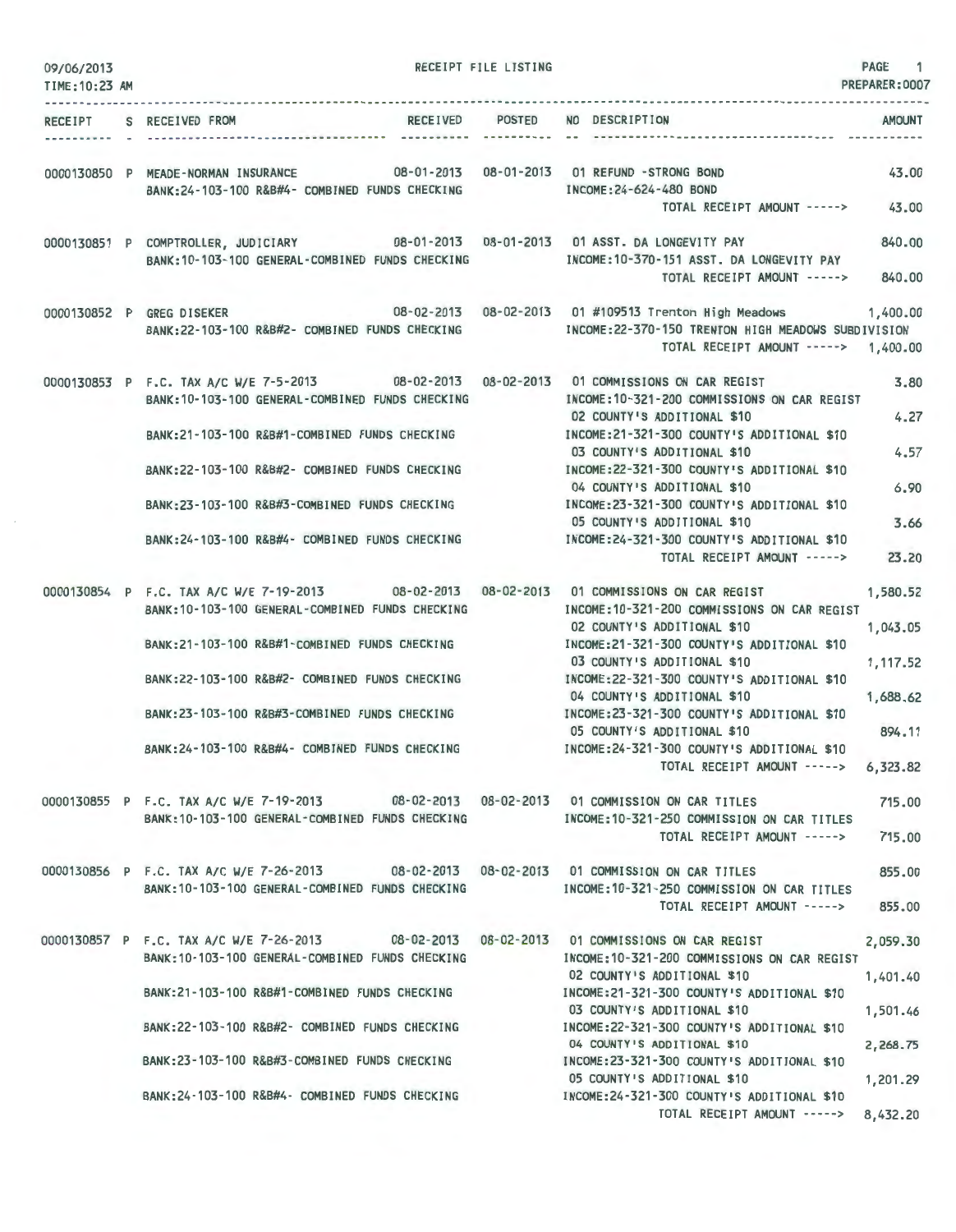| 09/06/2013<br>TIME: 10:23 AM | RECEIPT FILE LISTING                                                                                                                  |                                                                                                              | <b>PAGE</b><br>$\overline{c}$<br>PREPARER:0007 |
|------------------------------|---------------------------------------------------------------------------------------------------------------------------------------|--------------------------------------------------------------------------------------------------------------|------------------------------------------------|
| RECEIPT                      | RECEIVED POSTED<br>S RECEIVED FROM<br>----------                                                                                      | NO DESCRIPTION                                                                                               | AMOUNT                                         |
|                              | 08-02-2013  08-02-2013  01 CULVERT<br>0000130858 P MARCUS SKAGGS<br>BANK:23-103-100 R&B#3-COMBINED FUNDS CHECKING                     | INCOME: 23-370-145 REIMBURSEMENT OF MATERIALS<br>TOTAL RECEIPT AMOUNT ----->                                 | 330.00<br>330.00                               |
|                              | 0000130859 P DOC'S BAIL BONDS 08-05-2013 08-05-2013 01 SURETY BAIL BOND FEE<br>BANK: 13-103-113 SURETY BAIL BOND FEE                  | INCOME: 13-345-113 SURETY BAIL BOND FEE<br>TOTAL RECEIPT AMOUNT ----->                                       | 60.00<br>60.00                                 |
|                              | 0000130860 P FANNIN COUNTY BAIL BONDS<br>BANK: 13-103-113 SURETY BAIL BOND FEE                                                        | INCOME: 13-345-113 SURETY BAIL BOND FEE<br>TOTAL RECEIPT AMOUNT ----->                                       | 150,00<br>150,00                               |
|                              | 0000130861 P CARPENTER'S BAIL BONDS 08-05-2013 08-05-2013 01 SURETY BAIL BOND FEE<br>BANK:13-103-113 SURETY BAIL BOND FEE             | INCOME: 13-345-113 SURETY BAIL BOND FEE<br>TOTAL RECEIPT AMOUNT ----->                                       | 210.00<br>210.00                               |
|                              | 0000130862 P KEITH BROWN - ATTORNEY 08-05-2013 08-05-2013 01 SURETY BAIL BOND FEE<br>BANK: 13-103-113 SURETY BAIL BOND FEE            | INCOME: 13-345-113 SURETY BAIL BOND FEE<br>TOTAL RECEIPT AMOUNT ----->                                       | 15.00<br>15,00                                 |
|                              | 08-05-2013  08-05-2013  01 CIVIL PROCESS- HICKS<br>0000130863 P SAMATHA GERNGROSS<br>BANK: 10-103-100 GENERAL-COMBINED FUNDS CHECKING | INCOME:10-340-550 CONSTABLE FEES<br>TOTAL RECEIPT AMOUNT ----->                                              | 70.00<br>70,00                                 |
|                              | 08-05-2013 08-05-2013<br>0000130864 P DEWAYNE STRICKLAND<br>BANK: 95-100-100 PAYROLL CASH                                             | 01 COBRA INSURANCE FOR AUG.2013<br>INCOME: 95-370-130 REFUNDS & MISCELLANEOUS<br>TOTAL RECEIPT AMOUNT -----> | 594.74<br>594.74                               |
| 0000130865 P LEGEND BANK     | 08-05-2013  08-05-2013  01 INTEREST EARNINGS<br>BANK: 10-103-100 GENERAL-COMBINED FUNDS CHECKING                                      | INCOME: 10-360-100 INTEREST EARNINGS                                                                         | 9.12                                           |
|                              | BANK: 11-103-100 C.H. SECURITY-COMBINED FUNDS CKING                                                                                   | <b>02 INTEREST EARNINGS</b><br>INCOME: 11-360-100 INTEREST EARNINGS<br>03 INTEREST EARNINGS                  | 0.89<br>0.12                                   |
|                              | BANK: 12-103-100 CO.CLK.VITAL STAT.-COMB.FUNDS CKING                                                                                  | INCOME: 12-360-100 INTEREST EARNINGS<br>04 INTEREST EARNINGS                                                 | 0.69                                           |
|                              | BANK: 18-103-100 CO.CLK.REC.MNGMT.-COMB.FUNDS CKING<br>BANK:19-103-100 DIST.CLK.REC.MNGMT-COMB.FUNDS CKING                            | INCOME: 18-360-100 INTEREST EARNINGS<br>05 INTEREST EARNINGS<br>INCOME: 19-360-100 INTEREST EARNINGS         | 0.11                                           |
|                              | BANK:20-103-100 CO.OFF.REC.MNGMT-COMB. FUNDS CKING                                                                                    | 06 INTEREST EARNINGS<br>INCOME: 20-360-100 INTEREST EARNINGS                                                 | 0.62                                           |
|                              | BANK: 21-103-100 R&B#1-COMBINED FUNDS CHECKING                                                                                        | 07 INTEREST EARNINGS<br>INCOME: 21-360-100 INTEREST EARNINGS<br><b>08 INTEREST EARNINGS</b>                  | 1,28<br>1.34                                   |
|                              | BANK: 22-103-100 R&B#2- COMBINED FUNDS CHECKING                                                                                       | INCOME: 22-360-100 INTEREST EARNINGS<br>09 INTEREST EARNINGS                                                 | 3.02                                           |
|                              | BANK:23-103-100 R&B#3-COMBINED FUNDS CHECKING<br>BANK:24-103-100 R&B#4- COMBINED FUNDS CHECKING                                       | INCOME: 23-360-100 INTEREST EARNINGS<br>10 INTEREST EARNING<br>INCOME: 24-360-100 INTEREST EARNING           | 1.73                                           |
|                              | BANK:26-103-100 J.P.#1 JUST.CT.TECH-COMB.FUND CKING                                                                                   | 11 INTEREST EARNINGS<br>INCOME: 26-360-100 INTEREST EARNINGS                                                 | 0.44                                           |
|                              | BANK: 27-103-100 J.P.#2 JUST.CT. TECH-COMB. FUND CKING                                                                                | 12 INTEREST EARNINGS<br>INCOME: 27-360-100 INTEREST EARNINGS<br>13 INTEREST EARNINGS                         | 0.11<br>0.04                                   |
|                              | BANK:28-103-100 J.P.#3 JUST.CT.TECH-COMB.FUND CKING                                                                                   | INCOME: 28-360-100 INTEREST EARNINGS<br>14 INTEREST INCOME                                                   | 0.09                                           |
|                              | BANK: 34-103-100 DISTRICT CT.REC.ARCHIVE COMB.FUND C                                                                                  | INCOME: 34-360-100 INTEREST INCOME                                                                           |                                                |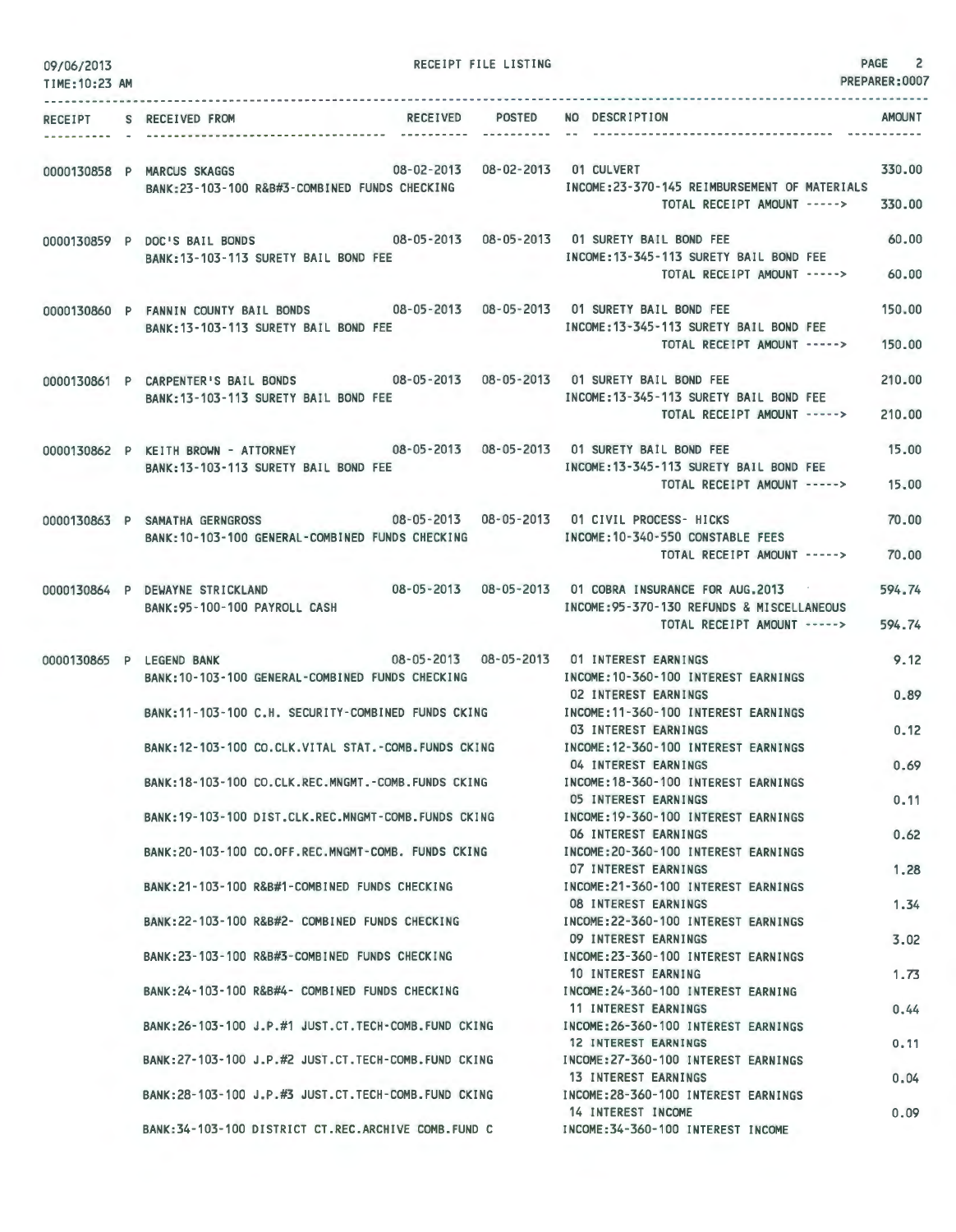TIME:10:23 AM

|                      | RECEIPT S RECEIVED FROM                                                                | RECEIVED | <b>POSTED</b> | NO DESCRIPTION                                                                           | <b>AMOUNT</b> |
|----------------------|----------------------------------------------------------------------------------------|----------|---------------|------------------------------------------------------------------------------------------|---------------|
| 0000130865           | Continued                                                                              |          |               | <b>15 INTEREST EARNINGS</b>                                                              | 0.74          |
|                      | BANK:35-103-100 LAW LIBRARY-COMBINED FUND CHECKING                                     |          |               | INCOME: 35-360-100 INTEREST EARNINGS                                                     |               |
|                      |                                                                                        |          |               | 16 INTEREST EARNINGS                                                                     | 0.01          |
|                      | BANK:38-103-100 IHC CO-OP GIN-COMBINED FUND CKING                                      |          |               | INCOME: 38-360-100 INTEREST EARNINGS                                                     |               |
|                      |                                                                                        |          |               | 17 INTEREST EARNINGS                                                                     | 0.08          |
|                      | BANK:39-103-100 IHC B.R. COOPER-COMB.FUND CHECKING                                     |          |               | INCOME: 39-360-100 INTEREST EARNINGS                                                     |               |
|                      |                                                                                        |          |               | <b>18 INTEREST EARNINGS</b>                                                              | 0.18          |
|                      | BANK:52-103-100 COURT RECORDS PRESERVATION-COMB. FUN                                   |          |               | INCOME: 52-360-100 INTEREST EARNINGS                                                     |               |
|                      |                                                                                        |          |               | <b>19 INTEREST EARNINGS</b>                                                              | 0.15          |
|                      |                                                                                        |          |               | INCOME: 59-360-100 INTEREST EARNINGS                                                     |               |
|                      | BANK:59-103-100 DRUG COURT-COMBINED FUNDS                                              |          |               | <b>20 INTEREST EARNINGS</b>                                                              | 2.39          |
|                      |                                                                                        |          |               | INCOME: 60-360-100 INTEREST EARNINGS                                                     |               |
|                      | BANK:60-103-100 SINKING-COMBINED FUND CHECKING                                         |          |               |                                                                                          | 0.23          |
|                      |                                                                                        |          |               | 21 INTEREST EARNINGS                                                                     |               |
|                      | BANK:70-103-100 RIGHT OF WAY-COMBINED FUND CHECKING                                    |          |               | INCOME: 70-360-100 INTEREST EARNINGS                                                     | 0.03          |
|                      |                                                                                        |          |               | 22 INTEREST EARNINGS                                                                     |               |
|                      | BANK:92-103-100 STATZER-COMBINED FUNDS CHECKING                                        |          |               | INCOME: 92-360-100 INTEREST EARNINGS                                                     |               |
|                      |                                                                                        |          |               | 23 INTEREST EARNINGS                                                                     | 0.16          |
|                      | BANK:36-103-136 D. A. FEE CASH ACCT.                                                   |          |               | INCOME: 36-360-100 INTEREST EARNINGS                                                     |               |
|                      |                                                                                        |          |               | 24 INTEREST EARNINGS-SEIZURE FUND                                                        | 0.14          |
|                      | BANK: 36-103-236 D.A. FEE SEIZURE FUND                                                 |          |               | INCOME: 36-360-236 INTEREST EARNINGS-SEIZURE FUND                                        |               |
|                      |                                                                                        |          |               | 25 INTEREST EARNINGS                                                                     | 0.05          |
|                      | BANK: 37-103-137 CASH-CONTRABAND SEIZURE                                               |          |               | INCOME: 37-360-100 INTEREST EARNINGS                                                     |               |
|                      |                                                                                        |          |               | 26 INTEREST EARNINGS                                                                     | 0.33          |
|                      | BANK:56-103-156 CASH-F C SHERIFF FORFEITURE                                            |          |               | INCOME: 56-360-100 INTEREST EARNINGS                                                     |               |
|                      |                                                                                        |          |               | 27 INTEREST INCOME                                                                       | 0.93          |
|                      | BANK: 89-103-992 CASH-INTEREST INCOME                                                  |          |               | INCOME:89-360-189 INTEREST INCOME                                                        |               |
|                      |                                                                                        |          |               | 28 INTEREST EARNINGS                                                                     | 1.31          |
|                      | BANK: 10-100-100 PAYROLL                                                               |          |               | INCOME: 10-360-100 INTEREST EARNINGS                                                     |               |
|                      |                                                                                        |          |               | 29 INTEREST EARNINGS                                                                     | 0.01          |
|                      | BANK: 21-100-100 PAYROLL                                                               |          |               | INCOME:21-360-100 INTEREST EARNINGS                                                      |               |
|                      |                                                                                        |          |               | <b>30 INTEREST EARNINGS</b>                                                              | 0.01          |
|                      | BANK: 22-100-100 PAYROLL                                                               |          |               | INCOME: 22-360-100 INTEREST EARNINGS                                                     |               |
|                      |                                                                                        |          |               | <b>31 INTEREST EARNINGS</b>                                                              | 0.01          |
|                      | BANK: 23-100-100 PAYROLL                                                               |          |               | INCOME: 23-360-100 INTEREST EARNINGS                                                     |               |
|                      |                                                                                        |          |               | 32 INTEREST EARNING                                                                      | 0.01          |
|                      | BANK: 24-100-100 PAYROLL                                                               |          |               | INCOME: 24-360-100 INTEREST EARNING                                                      |               |
|                      |                                                                                        |          |               | TOTAL RECEIPT AMOUNT ----->                                                              | 26.37         |
|                      |                                                                                        |          |               |                                                                                          |               |
|                      | 0000130866 P NEW PHOENIX METALS, LTD 08-06-2013 08-06-2013 01 SALE OF SCRAP METAL      |          |               | <b>Contract Contract</b>                                                                 | 1,471.40      |
|                      |                                                                                        |          |               | BANK:22-103-100 R&B#2- COMBINED FUNDS CHECKING MODE:22-370-130 REFUNDS & MISCELLANEOUS   |               |
|                      |                                                                                        |          |               | TOTAL RECEIPT AMOUNT -----> 1,471.40                                                     |               |
|                      |                                                                                        |          |               |                                                                                          |               |
|                      |                                                                                        |          |               |                                                                                          | 200,00        |
|                      | 0000130867 P KFYN RADIO                                                                |          |               | 08-06-2013  08-06-2013  01 KFYN-RADIO TOWER RENT                                         |               |
|                      | BANK: 10-103-100 GENERAL-COMBINED FUNDS CHECKING                                       |          |               | INCOME:10-370-100 KFYN-RADIO TOWER RENT                                                  |               |
|                      |                                                                                        |          |               | TOTAL RECEIPT AMOUNT ----->                                                              | 200,00        |
|                      |                                                                                        |          |               |                                                                                          |               |
|                      | 0000130868 P HYATT HOUSE- AUSTIN TX 08-06-2013 08-06-2013 01 COUNTY CLERK REFUND HOTEL |          |               |                                                                                          | 0.62          |
|                      |                                                                                        |          |               | BANK:45-103-100 CHAPTER 19-COMBINED FUNDS CHECKING MOOME:45-403-427 OUT OF COUNTY TRAVEL |               |
|                      |                                                                                        |          |               | TOTAL RECEIPT AMOUNT ----->                                                              | 0.62          |
|                      |                                                                                        |          |               |                                                                                          |               |
| 0000130869 P TEXPOOL |                                                                                        |          |               | 08-06-2013  08-06-2013  01 INTEREST EARNINGS                                             | 248.73        |
|                      | BANK: 10-103-175 TEXPOOL                                                               |          |               | INCOME: 10-360-100 INTEREST EARNINGS                                                     |               |
|                      |                                                                                        |          |               | <b>02 INTEREST EARNINGS</b>                                                              | 3.50          |
|                      | BANK: 21-103-175 TEXPOOL                                                               |          |               | INCOME: 21-360-100 INTEREST EARNINGS                                                     |               |
|                      |                                                                                        |          |               | <b>03 INTEREST EARNINGS</b>                                                              | 9.11          |
|                      | BANK: 22-103-175 TEXPOOL                                                               |          |               | INCOME: 22-360-100 INTEREST EARNINGS                                                     |               |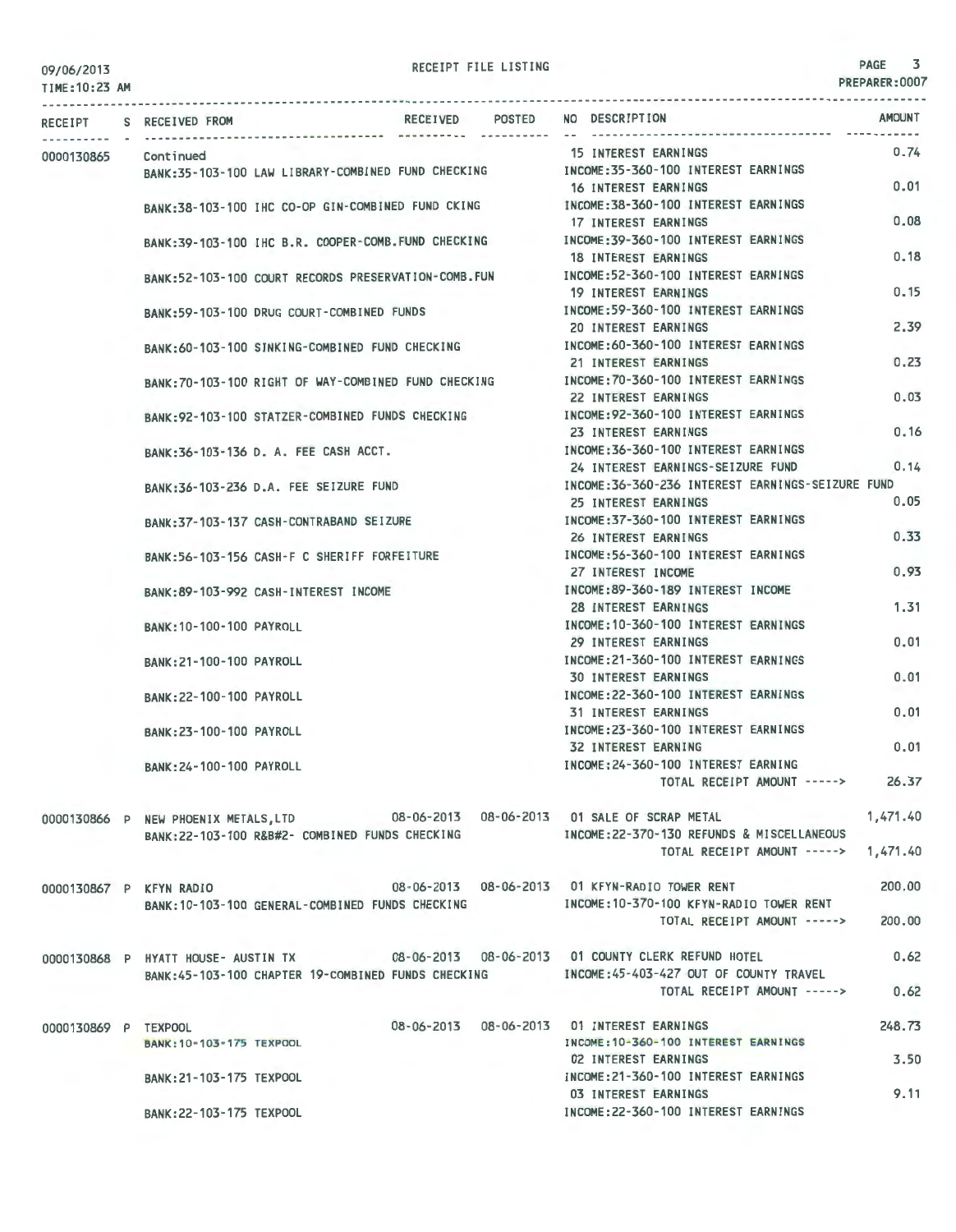TIME:10:23 AM

| RECEIPT    | S RECEIVED FROM                      |                                                  | RECEIVED POSTED | <b>AMOUNT</b><br>NO DESCRIPTION                                                        |        |
|------------|--------------------------------------|--------------------------------------------------|-----------------|----------------------------------------------------------------------------------------|--------|
| 0000130869 | Continued                            |                                                  |                 | 04 INTEREST EARNINGS                                                                   | 10.22  |
|            | BANK: 23-103-175 TEXPOOL             |                                                  |                 | INCOME: 23-360-100 INTEREST EARNINGS                                                   |        |
|            |                                      |                                                  |                 | 05 INTEREST EARNING                                                                    | 10.22  |
|            | BANK: 24-103-175 TEXPOOL             |                                                  |                 | INCOME: 24-360-100 INTEREST EARNING                                                    |        |
|            |                                      |                                                  |                 | 06 INTEREST EARNINGS                                                                   | 0.82   |
|            |                                      | BANK: 38-103-175 IHC CO-OP GIN TEXPOOL           |                 | INCOME: 38-360-100 INTEREST EARNINGS                                                   |        |
|            |                                      |                                                  |                 | <b>07 INTEREST EARNINGS</b>                                                            | 0.31   |
|            |                                      | BANK: 39-103-175 B.R. COOPER-TEXPOOL             |                 | INCOME: 39-360-100 INTEREST EARNINGS                                                   |        |
|            |                                      |                                                  |                 | <b>08 INTEREST EARNINGS</b>                                                            | 5.13   |
|            |                                      | BANK: 60-103-275 TEXPOOL-1998 JAIL               |                 | INCOME: 60-360-100 INTEREST EARNINGS                                                   |        |
|            |                                      |                                                  |                 | 09 INTEREST EARNINGS                                                                   | 5.92   |
|            | BANK: 70-103-175 TEXPOOL             |                                                  |                 | INCOME: 70-360-100 INTEREST EARNINGS                                                   |        |
|            |                                      |                                                  |                 | 10 INTEREST EARNINGS                                                                   | 1.74   |
|            | BANK: 92-103-175 TEXPOOL             |                                                  |                 | INCOME: 92-360-100 INTEREST EARNINGS                                                   |        |
|            |                                      |                                                  |                 | 295.70<br>TOTAL RECEIPT AMOUNT ----->                                                  |        |
|            |                                      |                                                  |                 |                                                                                        |        |
|            | 0000130870 P SAM RAYBURN ISD         |                                                  |                 | 08-07-2013  08-07-2013  01  1  LOAD OF R99 & HAULING                                   | 98.00  |
|            |                                      | BANK:23-103-100 R&B#3-COMBINED FUNDS CHECKING    |                 | INCOME: 23-370-145 REIMBURSEMENT OF MATERIALS                                          |        |
|            |                                      |                                                  |                 | TOTAL RECEIPT AMOUNT ----->                                                            | 98.00  |
|            |                                      |                                                  |                 |                                                                                        |        |
|            |                                      |                                                  |                 | 0000130871 P F.C. APPRAISAL DISTRICT 08-07-2013 08-07-2013 01 G.F.A.B.P. CURRENT TAXES | 1.74   |
|            |                                      | BANK: 10-103-100 GENERAL-COMBINED FUNDS CHECKING |                 | INCOME: 10-310-110 CURRENT TAXES                                                       |        |
|            |                                      |                                                  |                 | 18,293.11<br>02 CURRENT TAXES                                                          |        |
|            |                                      | BANK: 10-103-100 GENERAL-COMBINED FUNDS CHECKING |                 | INCOME: 10-310-110 CURRENT TAXES                                                       |        |
|            |                                      |                                                  |                 | 931.99<br><b>03 CURRENT TAXES</b>                                                      |        |
|            |                                      | BANK: 21-103-100 R&B#1-COMBINED FUNDS CHECKING   |                 | INCOME: 21-310-110 CURRENT TAXES                                                       |        |
|            |                                      |                                                  |                 | 998.53<br>04 CURRENT TAXES                                                             |        |
|            |                                      | BANK:22-103-100 R&B#2- COMBINED FUNDS CHECKING   |                 | INCOME: 22-310-110 CURRENT TAXES                                                       |        |
|            |                                      |                                                  |                 | 1,508.83<br><b>05 CURRENT TAXES</b>                                                    |        |
|            |                                      | BANK:23-103-100 R&B#3-COMBINED FUNDS CHECKING    |                 | INCOME: 23-310-110 CURRENT TAXES                                                       |        |
|            |                                      |                                                  |                 | 798.91<br>06 CURRENT TAXES                                                             |        |
|            |                                      | BANK:24-103-100 R&B#4- COMBINED FUNDS CHECKING   |                 | INCOME: 24-310-110 CURRENT TAXES                                                       |        |
|            |                                      |                                                  |                 | 415.34<br>07 CURRENT TAXES SERIES '98                                                  |        |
|            |                                      | BANK:60-103-100 SINKING-COMBINED FUND CHECKING   |                 | INCOME: 60-310-260 CURRENT TAXES SERIES '98                                            |        |
|            |                                      |                                                  |                 | 08 G.F.A.B.P. DELQ. TAXES                                                              | 1.06   |
|            |                                      | BANK: 10-103-100 GENERAL-COMBINED FUNDS CHECKING |                 | INCOME: 10-310-120 DELINQUENT TAXES                                                    |        |
|            |                                      |                                                  |                 | 3,121,20<br>09 DELINQUENT TAXES                                                        |        |
|            |                                      | BANK: 10-103-100 GENERAL-COMBINED FUNDS CHECKING |                 | INCOME: 10-310-120 DELINQUENT TAXES                                                    |        |
|            |                                      |                                                  |                 | 10 DELINQUENT TAXES                                                                    | 159.02 |
|            |                                      | RANK: 21-103-100 R&B#1-COMBINED FUNDS CHECKING   |                 | INCOME: 21-310-120 DELINQUENT TAXES                                                    |        |
|            |                                      |                                                  |                 | 11 DELINQUENT TAXES                                                                    | 170.37 |
|            |                                      | BANK:22-103-100 R&B#2- COMBINED FUNDS CHECKING   |                 | INCOME: 22-310-120 DELINQUENT TAXES                                                    |        |
|            |                                      |                                                  |                 | 12 DELINQUENT TAXES                                                                    | 257.44 |
|            |                                      | BANK: 23-103-100 R&B#3-COMBINED FUNDS CHECKING   |                 | INCOME: 23-310-120 DELINQUENT TAXES                                                    |        |
|            |                                      |                                                  |                 | 13 DELINQUENT TAXES                                                                    | 136.31 |
|            |                                      | BANK:24-103-100 R&B#4- COMBINED FUNDS CHECKING   |                 | INCOME: 24-310-120 DELINQUENT TAXES                                                    |        |
|            |                                      |                                                  |                 | 14 DELINQUENT TAXES SERIES '98                                                         | 70.87  |
|            |                                      | RANK:60-103-100 SINKING-COMBINED FUND CHECKING   |                 | INCOME:60-310-262 DELINQUENT TAXES SERIES '98                                          |        |
|            |                                      |                                                  |                 | TOTAL RECEIPT AMOUNT -----> 26,864.72                                                  |        |
|            | 0000130872 P F.C. APPRAISAL DISTRICT |                                                  |                 | 08-07-2013  08-07-2013  01 DELINQUENT TAXES                                            | 23.19  |
|            |                                      | BANK: 10-103-100 GENERAL-COMBINED FUNDS CHECKING |                 | INCOME: 10-310-120 DELINQUENT TAXES                                                    |        |
|            |                                      |                                                  |                 | 02 DELINQUENT TAXES                                                                    | 1.48   |
|            |                                      | BANK:21-103-100 R&B#1-COMBINED FUNDS CHECKING    |                 | INCOME: 21-310-120 DELINQUENT TAXES                                                    |        |
|            |                                      |                                                  |                 | <b>03 DELINQUENT TAXES</b>                                                             | 1.59   |
|            |                                      | BANK: 22-103-100 R&B#2- COMBINED FUNDS CHECKING  |                 | INCOME: 22-310-120 DELINQUENT TAXES                                                    |        |
|            |                                      |                                                  |                 |                                                                                        |        |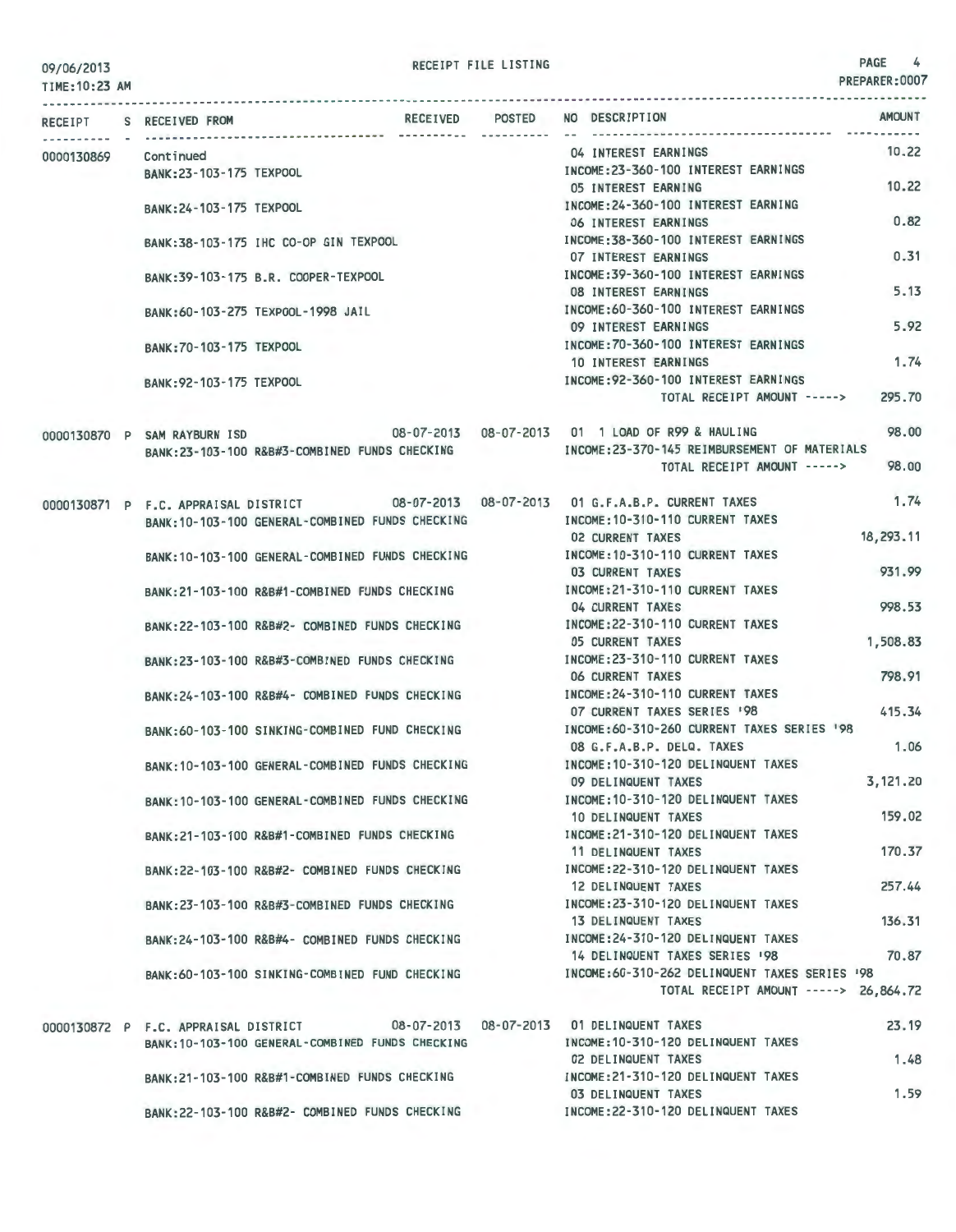| 09/06/2013<br>TIME: 10:23 AM        |                                                                                                                                                                                                                                                                                                                                                      | RECEIPT FILE LISTING |                                                                                                                                                                                                                                                                       | PAGE 5<br>PREPARER: 0007                                  |
|-------------------------------------|------------------------------------------------------------------------------------------------------------------------------------------------------------------------------------------------------------------------------------------------------------------------------------------------------------------------------------------------------|----------------------|-----------------------------------------------------------------------------------------------------------------------------------------------------------------------------------------------------------------------------------------------------------------------|-----------------------------------------------------------|
|                                     | RECEIVED POSTED NO DESCRIPTION<br>RECEIPT S RECEIVED FROM                                                                                                                                                                                                                                                                                            |                      |                                                                                                                                                                                                                                                                       | <b>AMOUNT</b>                                             |
| --------- -<br>0000130872 Continued | BANK:23-103-100 R&B#3-COMBINED FUNDS CHECKING                                                                                                                                                                                                                                                                                                        |                      | 04 DELINQUENT TAXES<br>INCOME:23-310-120 DELINQUENT TAXES                                                                                                                                                                                                             | 2.40                                                      |
|                                     | BANK:24-103-100 R&B#4- COMBINED FUNDS CHECKING [INCOME:24-310-120 DELINQUENT TAXES                                                                                                                                                                                                                                                                   |                      | 05 DELINQUENT TAXES<br>TOTAL RECEIPT AMOUNT -----> 29.93                                                                                                                                                                                                              | 1.27                                                      |
|                                     | 0000130873 P F.C. HEALTH INSPECTOR 08-07-2013 08-07-2013 01 SEWAGE PERMITS/INSPECTIONS 6,435.02<br>BANK: 10-103-100 GENERAL-COMBINED FUNDS CHECKING                                                                                                                                                                                                  |                      | INCOME: 10-320-300 SEWAGE PERMITS/INSPECTIONS<br>TOTAL RECEIPT AMOUNT -----> 6,435.02                                                                                                                                                                                 |                                                           |
|                                     | 0000130874 P F.C. TAX A/C W/E 8-2-2013 08-08-2013 08-08-2013 01 COMMISSION ON CAR TITLES<br>BANK: 10-103-100 GENERAL-COMBINED FUNDS CHECKING                                                                                                                                                                                                         |                      | INCOME:10-321-250 COMMISSION ON CAR TITLES<br>TOTAL RECEIPT AMOUNT -----> 875.00                                                                                                                                                                                      | 875.00                                                    |
|                                     | 0000130875 P F.C. TAX A/C W/E 8-2-2013 08-08-2013 08-08-2013 01 COMMISSIONS ON CAR REGIST<br>BANK: 10-103-100 GENERAL-COMBINED FUNDS CHECKING<br>BANK:21-103-100 R&B#1-COMBINED FUNDS CHECKING MANUSIC INCOME:21-321-300 COUNTY'S ADDITIONAL \$10<br>BANK:22-103-100 R&B#2- COMBINED FUNDS CHECKING<br>BANK:23-103-100 R&B#3-COMBINED FUNDS CHECKING |                      | INCOME: 10-321-200 COMMISSIONS ON CAR REGIST<br>02 COUNTY'S ADDITIONAL \$10<br>03 COUNTY'S ADDITIONAL \$10<br>INCOME:22-321-300 COUNTY'S ADDITIONAL \$10<br>04 COUNTY'S ADDITIONAL \$10<br>INCOME: 23-321-300 COUNTY'S ADDITIONAL \$10<br>05 COUNTY'S ADDITIONAL \$10 | 2,699.75<br>2, 141.56<br>2,294.46<br>3,467.02<br>1,835.76 |
|                                     | BANK: 24-103-100 R&B#4- COMBINED FUNDS CHECKING                                                                                                                                                                                                                                                                                                      |                      | INCOME: 24-321-300 COUNTY'S ADDITIONAL \$10<br>TOTAL RECEIPT AMOUNT -----> 12,438.55                                                                                                                                                                                  |                                                           |
|                                     | 0000130876 P F.C. TAX A/C -JULY 2013-TPW 08-08-2013 08-08-2013 01 TPW BOAT REG./TITLES<br>BANK: 10-103-100 GENERAL-COMBINED FUNDS CHECKING                                                                                                                                                                                                           |                      | INCOME: 10-321-400 TPW BOAT REG./TITLES<br>TOTAL RECEIPT AMOUNT -----> 586.88                                                                                                                                                                                         | 586.88                                                    |
|                                     | 0000130877 P FANNIN COUNTY CSCD 08-08-2013 08-08-2013 01 BLOOD DRAWS<br>BANK: 36-103-136 D. A. FEE CASH ACCT.                                                                                                                                                                                                                                        |                      | INCOME:36-370-130 REFUNDS & MISCELLANEOUS<br>TOTAL RECEIPT AMOUNT ----->                                                                                                                                                                                              | 6.19<br>6.19                                              |
|                                     | 08-09-2013  08-09-2013  01 SALE OF USED OIL<br>0000130878 P ORI RECOVERY<br>BANK:23-103-100 R&B#3-COMBINED FUNDS CHECKING                                                                                                                                                                                                                            |                      | INCOME:23-370-130 REFUNDS & MISCELLANEOUS<br>TOTAL RECEIPT AMOUNT ----->                                                                                                                                                                                              | 55.00<br>55,00                                            |
|                                     | 0000130879 P COMPTROLLER, STATE FISCAL 08-09-2013 08-09-2013 01 SALES TAX REVENUES<br>BANK: 10-103-100 GENERAL-COMBINED FUNDS CHECKING                                                                                                                                                                                                               |                      | INCOME: 10-318-160 SALES TAX REVENUES<br>02 SALES TAX REVENUES                                                                                                                                                                                                        | 59,093.17<br>3,013.25                                     |
|                                     | BANK: 21-103-100 R&B#1-COMBINED FUNDS CHECKING<br>BANK:22-103-100 R&B#2- COMBINED FUNDS CHECKING                                                                                                                                                                                                                                                     |                      | INCOME: 21-318-160 SALES TAX REVENUES<br>03 SALES TAX REVENUES<br>INCOME: 22-318-160 SALES TAX REVENUES                                                                                                                                                               | 3,224.32                                                  |
|                                     | BANK:23-103-100 R&B#3-COMBINED FUNDS CHECKING                                                                                                                                                                                                                                                                                                        |                      | 04 SALES TAX REVENUES<br>INCOME: 23-318-160 SALES TAX REVENUES                                                                                                                                                                                                        | 4,869.24                                                  |
|                                     | BANK: 24-103-100 R&B#4- COMBINED FUNDS CHECKING                                                                                                                                                                                                                                                                                                      |                      | <b>05 SALES TAX REVENUES</b><br>INCOME: 24-318-160 SALES TAX REVENUES<br>TOTAL RECEIPT AMOUNT -----> 72,783.80                                                                                                                                                        | 2,583.82                                                  |
|                                     | 0000130880 P D.A. TRUST FUNDS 08-09-2013 08-09-2013 01 DISTRICT ATTORNEY FEES<br>BANK:36-103-136 D. A. FEE CASH ACCT.                                                                                                                                                                                                                                |                      | INCOME: 36-340-475 DISTRICT ATTORNEY FEES<br>TOTAL RECEIPT AMOUNT ----->                                                                                                                                                                                              | 565.00<br>565,00                                          |
|                                     | 0000130881 P D.A. TRUST FUNDS<br>BANK: 10-103-100 GENERAL-COMBINED FUNDS CHECKING                                                                                                                                                                                                                                                                    |                      | 08-09-2013  08-09-2013  01 DISTRICT ATTORNEY FEES<br>INCOME: 10-340-475 DISTRICT ATTORNEY FEES                                                                                                                                                                        | 45.39                                                     |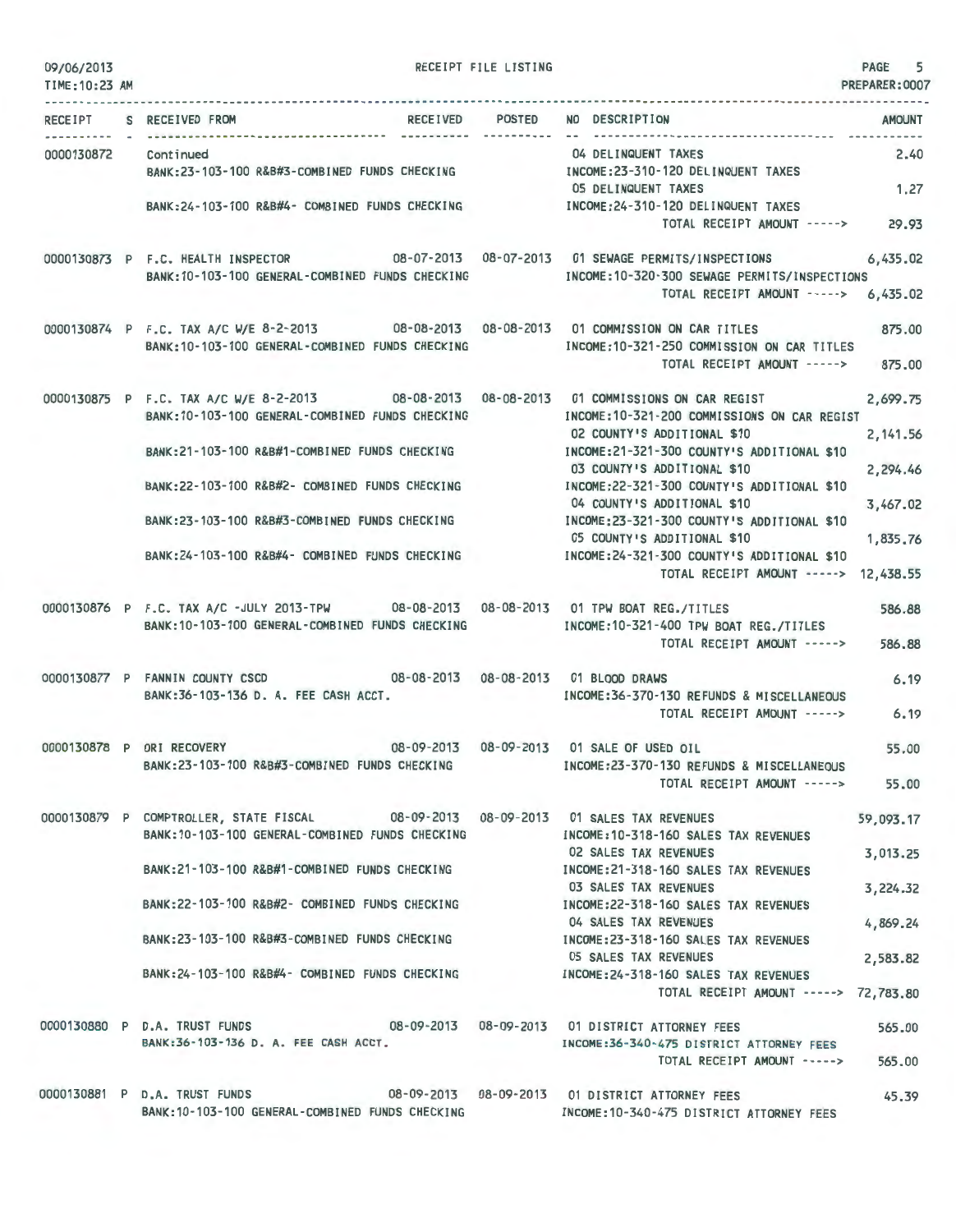| 09/06/2013<br>TIME: 10:23 AM |                                                                                                                                           | RECEIPT FILE LISTING |                                                                                                                                               | PAGE<br>6<br>PREPARER: 0007 |
|------------------------------|-------------------------------------------------------------------------------------------------------------------------------------------|----------------------|-----------------------------------------------------------------------------------------------------------------------------------------------|-----------------------------|
|                              | RECEIPT S RECEIVED FROM                                                                                                                   | ----------           | RECEIVED POSTED NO DESCRIPTION                                                                                                                | <b>AMOUNT</b>               |
| 0000130881 Continued         | BANK:10-103-100 GENERAL-COMBINED FUNDS CHECKING NORTHER INCOME:10-425-311 JURY POSTAGE                                                    |                      | 02 JURY POSTAGE<br>TOTAL RECEIPT AMOUNT -----> 89.38                                                                                          | 43.99                       |
|                              | 0000130882 P F.C. JUVENILE PROBATION 08-12-2013 08-12-2013 01 # 2002 PROBATION FEES<br>BANK:87-103-187 CASH-JUVENILE PROBATION            |                      | INCOME:87-340-575 JUVENILE PROBATION FEES<br>02 #2002 CHILD SUPPORT                                                                           | 15,00<br>313.00             |
|                              | BANK: 89-103-189 CASH-TJJD-A                                                                                                              |                      | INCOME: 89-575-415 RESIDENTIAL SERVICES<br>03 # 2017 COUNSELING FEES                                                                          | 37.50                       |
|                              | BANK: 89-103-189 CASH-TJJD-A                                                                                                              |                      | INCOME: 89-575-414 NON-RESIDENTIAL SERVICES<br>04 # 2017 COUNSELING FEES                                                                      | 37.50                       |
|                              | BANK:89-103-189 CASH-TJJD-A                                                                                                               |                      | INCOME:89-575-414 NON-RESIDENTIAL SERVICES<br>TOTAL RECEIPT AMOUNT ----->                                                                     | 403.00                      |
|                              | 0000130883 P F.C. JUVENILE PROBATION 08-12-2013 08-12-2013 01 # 2043 ATTORNEY FEES<br>BANK:87-103-187 CASH-JUVENILE PROBATION             |                      | INCOME:87-340-577 JUVENILE PROBATION COURT COSTS<br>02 # 2043 ATTORNEY FEES<br>and additional contracts to the con-                           | 504.08<br>58.92             |
|                              | BANK:87-103-187 CASH-JUVENILE PROBATION                                                                                                   |                      | INCOME:87-340-577 JUVENILE PROBATION COURT COSTS<br>TOTAL RECEIPT AMOUNT ----->                                                               | 563.00                      |
|                              | 0000130884 P CITY OF LADONIA<br>BANK:23-103-100 R&B#3-COMBINED FUNDS CHECKING                                                             |                      | 08-12-2013  08-12-2013  01 2 LOADS OF ROCK (R-99)<br>INCOME: 23-370-145 REIMBURSEMENT OF MATERIALS<br>TOTAL RECEIPT AMOUNT ----->             | 400,00<br>400,00            |
| 0000130885 P US bank         | BANK: 10-103-100 GENERAL-COMBINED FUNDS CHECKING                                                                                          |                      | 08-12-2013  08-12-2013  01 INMATE PER DIEM -JUNE  2013<br>INCOME: 10-319-553 INMATE PER DIEM PAYMENT<br>TOTAL RECEIPT AMOUNT -----> 30,020.00 | 30,020.00                   |
|                              | 0000130886 P COMMUNITY EDUCATION CENTERS 08-12-2013 08-12-2013 01 DEC 2012 MONITORING<br>BANK: 10-103-100 GENERAL-COMBINED FUNDS CHECKING |                      | INCOME:10-319-552 MONTHLY MONITORING PAYMEN<br>02 FEB. 2013 MONITORING                                                                        | 500,00<br>500,00            |
|                              | BANK: 10-103-100 GENERAL-COMBINED FUNDS CHECKING                                                                                          |                      | INCOME:10-319-552 MONTHLY MONITORING PAYMEN<br>03 APRIL 2013 MONITORING                                                                       | 500.00                      |
|                              | BANK: 10-103-100 GENERAL-COMBINED FUNDS CHECKING                                                                                          |                      | INCOME: 10-319-552 MONTHLY MONITORING PAYMEN<br>04 MAY 2013 MONITORING                                                                        | 500,00                      |
|                              | BANK: 10-103-100 GENERAL-COMBINED FUNDS CHECKING                                                                                          |                      | INCOME:10-319-552 MONTHLY MONITORING PAYMEN<br>TOTAL RECEIPT AMOUNT ----->                                                                    | 2,000.00                    |
|                              | 0000130887 P TEXAS ASSOCIATION OF COUNTIES<br>BANK:10-103-100 GENERAL-COMBINED FUNDS CHECKING                                             |                      | 08-13-2013  08-13-2013  01 workers compensation refund<br>INCOME: 10-370-130 REFUNDS & MISCELLANEOUS<br>02 workers compensation refund        | 2,302.00<br>1,094.00        |
|                              | BANK: 22-103-100 R&B#2- COMBINED FUNDS CHECKING                                                                                           |                      | INCOME:22-370-130 REFUNDS & MISCELLANEOUS<br>03 workers compensation refund                                                                   | 1,094.00                    |
|                              | BANK: 23-103-100 R&B#3-COMBINED FUNDS CHECKING                                                                                            |                      | INCOME: 23-370-130 REFUNDS & MISCELLANEOUS<br>TOTAL RECEIPT AMOUNT ----->                                                                     | 4,490.00                    |
|                              | 0000130888 P FANNIN COUNTY BAIL BONDS<br>BANK: 10-103-100 GENERAL-COMBINED FUNDS CHECKING                                                 |                      | 08-13-2013  08-13-2013  01 Transportation expense -Stephens<br>INCOME: 10-370-130 REFUNDS & MISCELLANEOUS<br>TOTAL RECEIPT AMOUNT ----->      | 124.10<br>124,10            |
|                              | $08 - 13 - 2013$<br>0000130889 P DISTRICT CLERK-JUNE&JULY 2013<br>BANK: 10-103-100 GENERAL-COMBINED FUNDS CHECKING                        | 08-13-2013           | 01 COURT COSTS/ARREST FEES<br>INCOME: 10-318-130 COURT COSTS/ARREST FEES                                                                      | 3,725.77                    |
|                              | BANK: 10-103-100 GENERAL-COMBINED FUNDS CHECKING                                                                                          |                      | <b>02 ATTORNEYS &amp; DOCTORS</b><br>INCOME: 10-318-132 ATTORNEYS & DOCTORS                                                                   | 779.00                      |
|                              | BANK: 10-103-100 GENERAL-COMBINED FUNDS CHECKING                                                                                          |                      | 03 FAMILY PROTECTION FEE<br>INCOME:10-340-135 FAMILY PROTECTION FEE                                                                           | 180.00                      |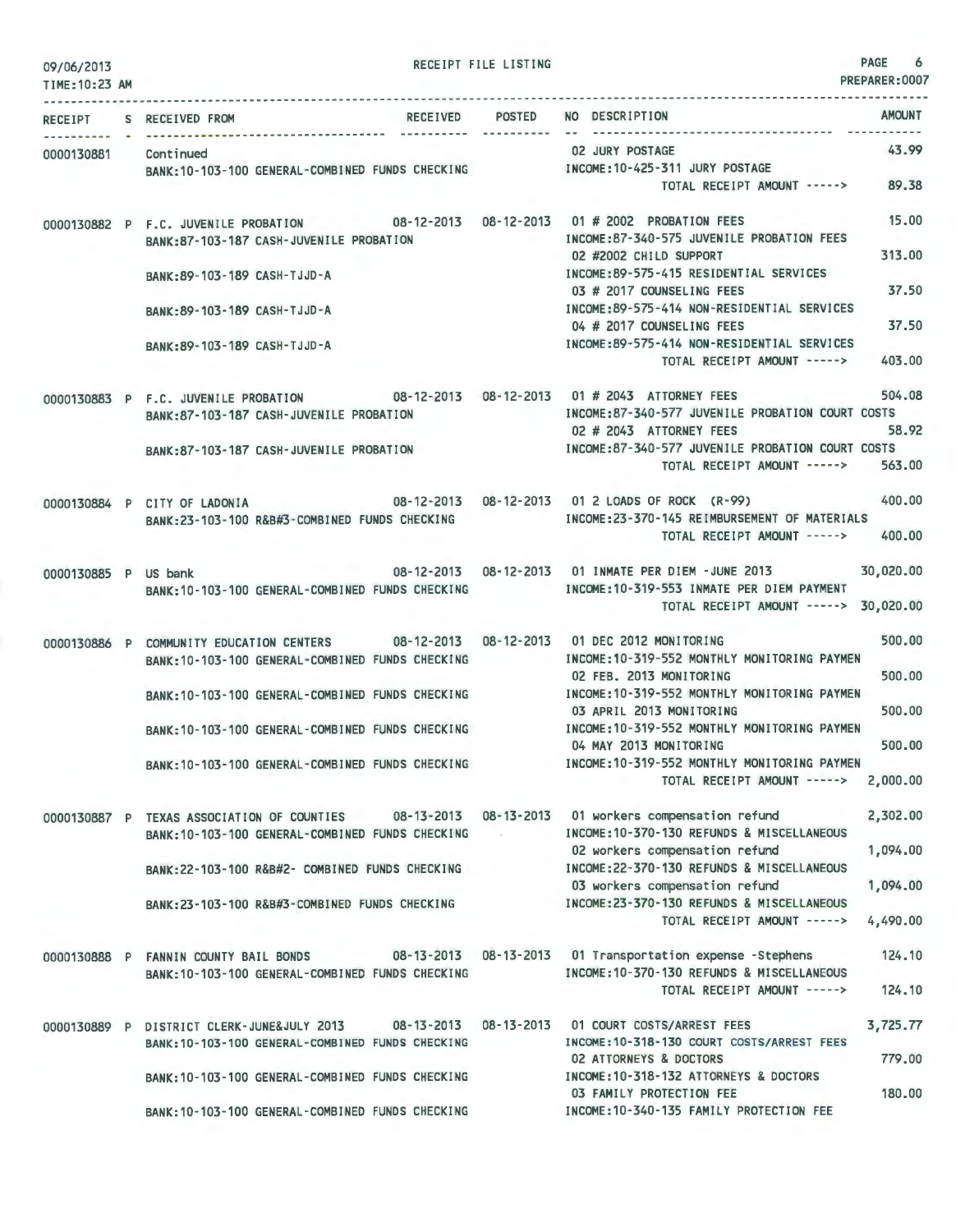#### TIME:10:23 AM

|            | RECEIPT S RECEIVED FROM                                                                | <b>RECEIVED</b><br>--- ----------- ---------- | POSTED NO DESCRIPTION                                                                                | <b>AMOUNT</b> |
|------------|----------------------------------------------------------------------------------------|-----------------------------------------------|------------------------------------------------------------------------------------------------------|---------------|
| 0000130889 | Continued                                                                              |                                               | 04 DISTRICT CLERK FEES                                                                               | 5,214.14      |
|            | BANK:10-103-100 GENERAL-COMBINED FUNDS CHECKING                                        |                                               | INCOME:10-340-450 DISTRICT CLERK FEES                                                                |               |
|            |                                                                                        |                                               | <b>05 SHERIFF FEES</b>                                                                               | 947.49        |
|            | BANK: 10-103-100 GENERAL-COMBINED FUNDS CHECKING                                       |                                               | INCOME: 10-340-560 SHERIFF FEES                                                                      |               |
|            |                                                                                        |                                               | 06 D.C.6TH COURT OF APPEALS FEE                                                                      | 90.00         |
|            | BANK: 10-103-100 GENERAL-COMBINED FUNDS CHECKING                                       |                                               | INCOME:10-340-600 D.C.6TH COURT OF APPEALS FEE                                                       |               |
|            |                                                                                        |                                               | 07 REFUNDS & MISCELLANEOUS                                                                           | 49.30         |
|            | BANK:10-103-100 GENERAL-COMBINED FUNDS CHECKING                                        |                                               | INCOME: 10-370-130 REFUNDS & MISCELLANEOUS                                                           |               |
|            |                                                                                        |                                               | 08 COURT REPORTER SERVICE FEE                                                                        | 270,00        |
|            | BANK: 10-103-100 GENERAL-COMBINED FUNDS CHECKING                                       |                                               | INCOME:10-370-162 COURT REPORTER SERVICE FEE                                                         |               |
|            |                                                                                        |                                               | 09 ADM.OF COURT JUSTICE 10% SB 1417<br>INCOME: 10-370-163 ADM. OF COURT JUSTICE 10% SB 1417          | 15.94         |
|            | BANK: 10-103-100 GENERAL-COMBINED FUNDS CHECKING                                       |                                               | 10 TIME PAYMENT FEE 40% SB 1417                                                                      |               |
|            | BANK: 10-103-100 GENERAL-COMBINED FUNDS CHECKING                                       |                                               | INCOME:10-370-164 TIME PAYMENT FEE 40% SB 1417                                                       | 63.78         |
|            |                                                                                        |                                               | 11 JUDICIAL SUPP.FEE(60 CENTS)                                                                       | 17.33         |
|            | BANK: 10-103-100 GENERAL-COMBINED FUNDS CHECKING                                       |                                               | INCOME:10-370-166 JUDICIAL SUPP.FEE(60 CENTS)                                                        |               |
|            |                                                                                        |                                               | 12 JUROR REIMB.FEE                                                                                   | 130.08        |
|            | BANK: 10-103-100 GENERAL-COMBINED FUNDS CHECKING                                       |                                               | INCOME:10-370-167 JUROR REIMB.FEE                                                                    |               |
|            |                                                                                        |                                               | 13 DIST. CLK. PASSPORT PHOTO                                                                         | 300,00        |
|            | BANK: 10-103-100 GENERAL-COMBINED FUNDS CHECKING                                       |                                               | INCOME: 10-370-450 DIST, CLK, PASSPORT PHOTO                                                         |               |
|            |                                                                                        |                                               | 14 DISTRICT CLERK FEES                                                                               | 195.12        |
|            | BANK: 11-103-100 C.H. SECURITY-COMBINED FUNDS CKING                                    |                                               | INCOME:11-340-650 DISTRICT CLERK FEES                                                                |               |
|            |                                                                                        |                                               | 15 DIST.CLK.PRES.REC.FEE                                                                             | 173.45        |
|            | BANK: 19-103-100 DIST.CLK.REC.MNGMT-COMB.FUNDS CKING                                   |                                               | INCOME: 19-370-136 DIST.CLK.PRES.REC.FEE                                                             |               |
|            |                                                                                        |                                               | 16 CO.OFFICE REC.MNGMT.FEE                                                                           | 572.64        |
|            | BANK:20-103-100 CO.OFF.REC.MNGMT-COMB. FUNDS CKING                                     |                                               | INCOME:20-370-135 CO.OFFICE REC.MNGMT.FEE                                                            |               |
|            |                                                                                        |                                               | 17 DIST.COURT TECHNOLOGY FEE                                                                         | 125,00        |
|            | BANK:34-103-100 DISTRICT CT.REC.ARCHIVE COMB.FUND C                                    |                                               | INCOME:34-370-450 DISTRICT CT.RECORDS ARCHIVE FEE                                                    |               |
|            |                                                                                        |                                               | 18 DISTRICT CLERK FEES                                                                               | 630.00        |
|            | BANK:35-103-100 LAW LIBRARY-COMBINED FUND CHECKING                                     |                                               | INCOME: 35-340-450 DISTRICT CLERK FEES                                                               |               |
|            |                                                                                        |                                               | 19 DISTRICT CLERK FINES                                                                              | 1,182.35      |
|            | BANK:21-103-100 R&B#1-COMBINED FUNDS CHECKING                                          |                                               | INCOME:21-350-450 DISTRICT CLERK FINES                                                               |               |
|            | BANK:22-103-100 R&B#2- COMBINED FUNDS CHECKING                                         |                                               | 20 DISTRICT CLERK FINES<br>INCOME: 22-350-450 DISTRICT CLERK FINES                                   | 1,266.77      |
|            |                                                                                        |                                               | 21 DISTRICT CLERK FINES                                                                              | 1,914.13      |
|            | BANK:23-103-100 R&B#3-COMBINED FUNDS CHECKING                                          |                                               | INCOME:23-350-450 DISTRICT CLERK FINES                                                               |               |
|            |                                                                                        |                                               | 22 DISTRICT CLERK FINES                                                                              | 1,013.53      |
|            | BANK:24-103-100 R&B#4- COMBINED FUNDS CHECKING                                         |                                               | INCOME: 24-350-450 DISTRICT CLERK FINES                                                              |               |
|            |                                                                                        |                                               | 23 CO.& DIST.CT.TECHNOLOGY FEE                                                                       | 44.03         |
|            |                                                                                        |                                               | BANK:51-103-100 CO.& DIST.COURT TECHNOLOGY-COMB.FUN INCOME:51-370-440 CO.& DIST.CT.TECHNOLOGY FEE    |               |
|            |                                                                                        |                                               | 24 COURT RECORDS PRESERVATION FEE                                                                    | 190.00        |
|            |                                                                                        |                                               | BANK:52-103-100 COURT RECORDS PRESERVATION-COMB.FUN INCOME:52-370-133 COURT RECORDS PRESERVATION FEE |               |
|            |                                                                                        |                                               | 25 DRUG COURT FEE                                                                                    | 44.75         |
|            | BANK:59-103-100 DRUG COURT-COMBINED FUNDS                                              |                                               | INCOME:59-370-425 DRUG COURT FEE                                                                     |               |
|            |                                                                                        |                                               | TOTAL RECEIPT AMOUNT -----> 19,134.60                                                                |               |
|            |                                                                                        |                                               |                                                                                                      |               |
|            | 0000130890 P DOC'S BAIL BONDS 08-13-2013 08-13-2013 01 Bond Forfeiture # 47044-Griffin |                                               |                                                                                                      | 125.00        |
|            | BANK: 10-103-100 GENERAL-COMBINED FUNDS CHECKING                                       |                                               | INCOME:10-352-201 BOND FORFEITURES                                                                   |               |
|            |                                                                                        |                                               | TOTAL RECEIPT AMOUNT ----->                                                                          | 125.00        |
|            | 0000130891 P F.C. APPRAISAL DISTRICT 08-14-2013 08-14-2013 01 CURRENT TAXES            |                                               |                                                                                                      | 12,976.77     |
|            | BANK: 10-103-100 GENERAL-COMBINED FUNDS CHECKING                                       |                                               | INCOME: 10-310-110 CURRENT TAXES                                                                     |               |
|            |                                                                                        |                                               | 02 G.F.A.B.P. CURRENT TAXES                                                                          | 3.27          |
|            | BANK: 10-103-100 GENERAL-COMBINED FUNDS CHECKING                                       |                                               | INCOME: 10-310-110 CURRENT TAXES                                                                     |               |
|            |                                                                                        |                                               | 03 TAX CERTIFICATES                                                                                  | 119.95        |
|            | BANK: 10-103-100 GENERAL-COMBINED FUNDS CHECKING                                       |                                               | INCOME:10-321-901 TAX CERTIFICATES                                                                   |               |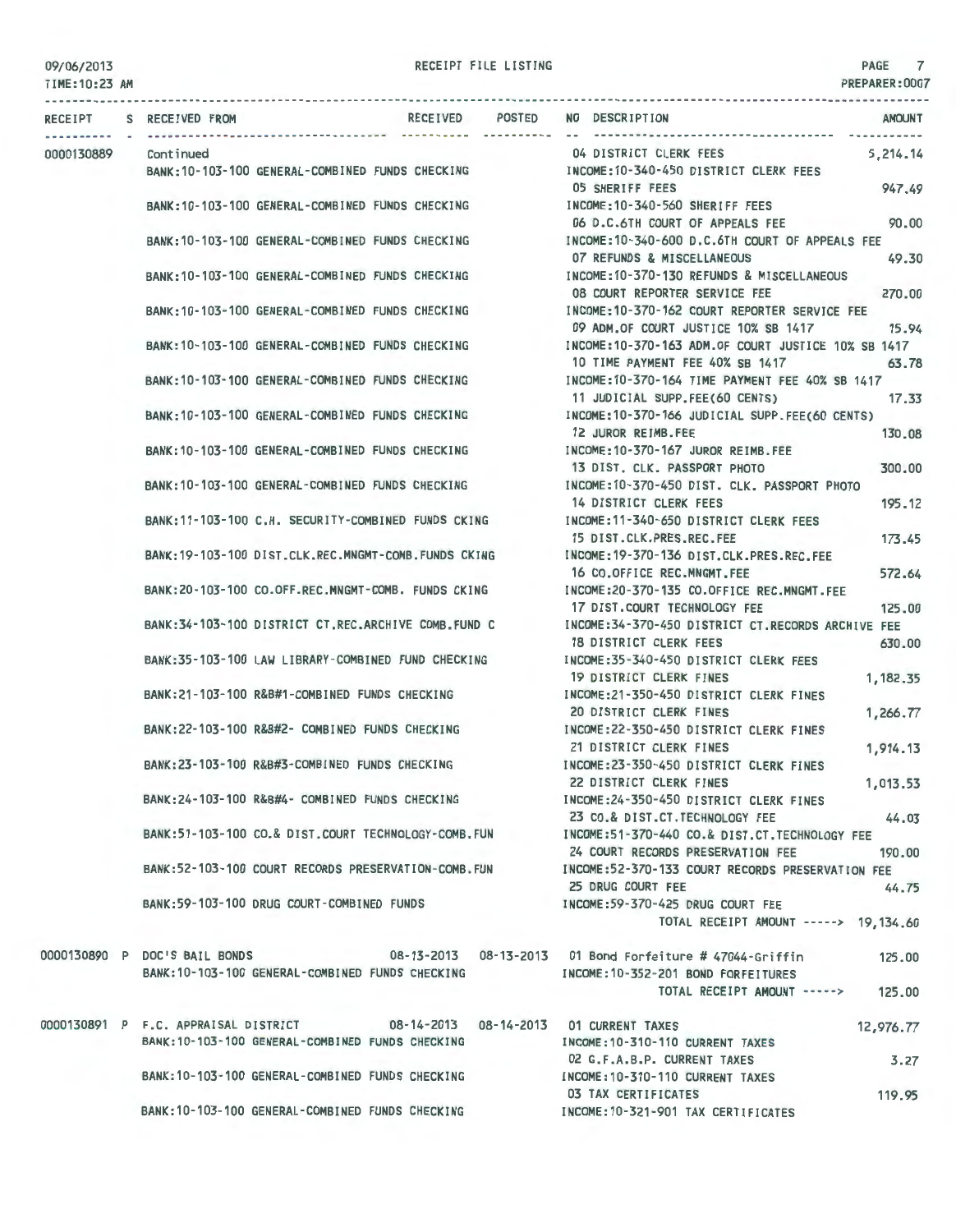TIME:10:23 AM

|  | RECEIPT S RECEIVED FROM                                                               |                  |                       | RECEIVED POSTED NO DESCRIPTION<br><b>AMOUNT</b>                                                    |
|--|---------------------------------------------------------------------------------------|------------------|-----------------------|----------------------------------------------------------------------------------------------------|
|  | 0000130891 Continued                                                                  |                  |                       | 04 CURRENT TAXES<br>661.14                                                                         |
|  | BANK:21-103-100 R&B#1-COMBINED FUNDS CHECKING MANUSIC RECOME:21-310-110 CURRENT TAXES |                  |                       |                                                                                                    |
|  |                                                                                       |                  |                       | 05 CURRENT TAXES<br>708.34                                                                         |
|  | BANK:22-103-100 R&B#2- COMBINED FUNDS CHECKING [INCOME:22-310-110 CURRENT TAXES       |                  |                       |                                                                                                    |
|  |                                                                                       |                  |                       | <b>06 CURRENT TAXES</b><br>1,070.32                                                                |
|  | BANK:23-103-100 R&B#3-COMBINED FUNDS CHECKING                                         |                  |                       | INCOME:23-310-110 CURRENT TAXES                                                                    |
|  |                                                                                       |                  |                       | 07 CURRENT TAXES<br>566.73                                                                         |
|  | BANK: 24-103-100 R&B#4- COMBINED FUNDS CHECKING                                       |                  |                       | INCOME: 24-310-110 CURRENT TAXES                                                                   |
|  |                                                                                       |                  |                       | 08 CURRENT TAXES SERIES '98<br>294.63                                                              |
|  | BANK:60-103-100 SINKING-COMBINED FUND CHECKING                                        |                  |                       | INCOME:60-310-260 CURRENT TAXES SERIES '98                                                         |
|  |                                                                                       |                  |                       | 09 DELINQUENT TAXES<br>2,765.32                                                                    |
|  | BANK: 10-103-100 GENERAL-COMBINED FUNDS CHECKING                                      |                  |                       | INCOME: 10-310-120 DELINQUENT TAXES<br>140.89                                                      |
|  | BANK:21-103-100 R&B#1-COMBINED FUNDS CHECKING                                         |                  |                       | 10 DELINQUENT TAXES<br>INCOME:21-310-120 DELINQUENT TAXES                                          |
|  |                                                                                       |                  |                       | <b>11 DELINQUENT TAXES</b><br>150.95                                                               |
|  | BANK:22-103-100 R&B#2- COMBINED FUNDS CHECKING NOTE:22-310-120 DELINQUENT TAXES       |                  |                       |                                                                                                    |
|  |                                                                                       |                  |                       | 12 DELINQUENT TAXES<br>228.08                                                                      |
|  | BANK:23-103-100 R&B#3-COMBINED FUNDS CHECKING                                         |                  |                       | INCOME: 23-310-120 DELINQUENT TAXES                                                                |
|  |                                                                                       |                  |                       | <b>13 DELINQUENT TAXES</b><br>120.77                                                               |
|  | BANK:24-103-100 R&B#4- COMBINED FUNDS CHECKING                                        |                  |                       | INCOME:24-310-120 DELINQUENT TAXES                                                                 |
|  |                                                                                       |                  |                       | 14 DELINQUENT TAXES SERIES '98<br>62.79                                                            |
|  |                                                                                       |                  |                       | BANK:60-103-100 SINKING-COMBINED FUND CHECKING [NCOME:60-310-262 DELINQUENT TAXES SERIES '98       |
|  |                                                                                       |                  |                       | TOTAL RECEIPT AMOUNT -----> 19.869.95                                                              |
|  |                                                                                       |                  |                       | 0000130892 P F.C. FOOD INSPECTOR 08-14-2013 08-14-2013 01 FOOD SERV.PERMITS/CLASSES<br>5,075.00    |
|  | BANK:10-103-100 GENERAL-COMBINED FUNDS CHECKING                                       |                  |                       | INCOME:10-320-545 FOOD SERV.PERMITS/CLASSES                                                        |
|  |                                                                                       |                  |                       | 02 \$5 COUNTY FEE/FOOD HANDLERS CLASS 160.00                                                       |
|  |                                                                                       |                  |                       | BANK:10-103-100 GENERAL-COMBINED FUNDS CHECKING MODE:10-320-546 \$5 COUNTY FEE/FOOD HANDLERS CLASS |
|  |                                                                                       |                  |                       | TOTAL RECEIPT AMOUNT -----> 5,235.00                                                               |
|  | 0000130893 P FANNIN COUNTY CSCD                                                       |                  |                       | 08-14-2013  08-14-2013  01 RESTITUTION- R.W. ARNOLD<br>39.21                                       |
|  | BANK: 10-103-100 GENERAL-COMBINED FUNDS CHECKING                                      |                  |                       | INCOME: 10-370-130 REFUNDS & MISCELLANEOUS                                                         |
|  |                                                                                       |                  |                       | TOTAL RECEIPT AMOUNT -----><br>39.21                                                               |
|  |                                                                                       |                  |                       |                                                                                                    |
|  |                                                                                       |                  |                       | 0000130894 P HONEY GROVE ISD 08-15-2013 08-15-2013 01 2 loads of R-15 & hauling<br>487.45          |
|  | BANK:23-103-100 R&B#3-COMBINED FUNDS CHECKING                                         |                  |                       | INCOME:23-370-145 REIMBURSEMENT OF MATERIALS                                                       |
|  |                                                                                       |                  |                       | TOTAL RECEIPT AMOUNT -----><br>487.45                                                              |
|  | 0000130895 P THE AMERICAN BOTTLING COMPANY                                            |                  |                       |                                                                                                    |
|  | BANK: 10-103-100 GENERAL-COMBINED FUNDS CHECKING                                      | $08 - 15 - 2013$ | 08-15-2013            | 01 DR. PEPPER COMMISSION<br>12.00<br>INCOME: 10-370-510 DR. PEPPER COMMISSION                      |
|  |                                                                                       |                  |                       | TOTAL RECEIPT AMOUNT -----><br>12.00                                                               |
|  |                                                                                       |                  |                       |                                                                                                    |
|  | 0000130896 P Texas Department of Public Safety 08-16-2013 08-16-2013                  |                  |                       | 01 Texoma Fire Equipment<br>90.00                                                                  |
|  | BANK:41-103-100 CITIZEN CORPS(CERT)-COMB.FUND CKING                                   |                  |                       | INCOME: 41-330-418 2011 CERT GRANT                                                                 |
|  |                                                                                       |                  |                       | TOTAL RECEIPT AMOUNT -----><br>90.00                                                               |
|  |                                                                                       |                  |                       |                                                                                                    |
|  | 0000130897 P Texas Department of Public Safety 08-16-2013 08-16-2013                  |                  |                       | 01 Shipman Communications<br>270.00                                                                |
|  | BANK: 44-103-100 HOMELAND SECURITY-COMB. FUND CHKING                                  |                  |                       | INCOME: 44-330-418 2011 HOMELAND SECURITY                                                          |
|  |                                                                                       |                  |                       | TOTAL RECEIPT AMOUNT -----><br>270.00                                                              |
|  | 0000130898 P DAVID HOLMES                                                             |                  | 08-16-2013 08-16-2013 | 01 Cobra Dental Insurance-Aug.2013                                                                 |
|  | BANK: 95-100-100 PAYROLL CASH                                                         |                  |                       | 19.70<br>INCOME: 95-370-130 REFUNDS & MISCELLANEOUS                                                |
|  |                                                                                       |                  |                       | TOTAL RECEIPT AMOUNT -----><br>19.70                                                               |
|  |                                                                                       |                  |                       |                                                                                                    |
|  | 0000130899 P F.C. TAX A/C W/E 8-9-2013                                                |                  | 08-19-2013 08-19-2013 | 01 COMMISSIONS ON CAR REGIST<br>1,869.50                                                           |
|  | BANK: 10-103-100 GENERAL-COMBINED FUNDS CHECKING                                      |                  |                       | INCOME:10-321-200 COMMISSIONS ON CAR REGIST                                                        |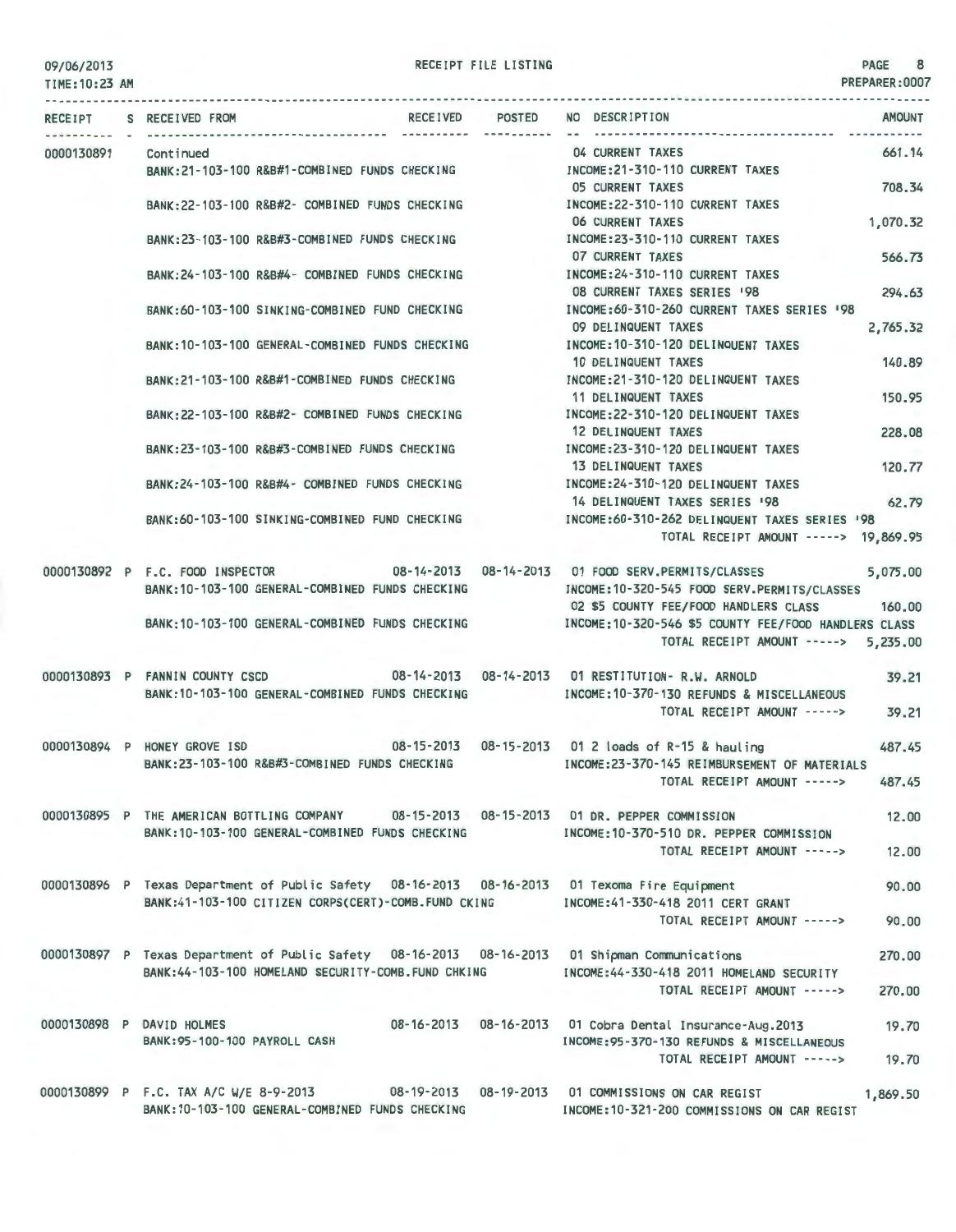| 09/06/2013 |  |
|------------|--|
|            |  |

RECEIPT FILE LISTING 9

| TIME: 10:23 AM |                           |                                                      |                 |                                                                                                                    |           |
|----------------|---------------------------|------------------------------------------------------|-----------------|--------------------------------------------------------------------------------------------------------------------|-----------|
|                | RECEIPT S RECEIVED FROM   |                                                      | RECEIVED POSTED | NO DESCRIPTION                                                                                                     | AMOUNT    |
| 0000130899     | Continued                 | BANK:21-103-100 R&B#1-COMBINED FUNDS CHECKING        |                 | 02 COUNTY'S ADDITIONAL \$10<br>INCOME:21-321-300 COUNTY'S ADDITIONAL \$10                                          | 1,427.00  |
|                |                           | BANK:22-103-100 R&B#2- COMBINED FUNDS CHECKING       |                 | 03 COUNTY'S ADDITIONAL \$10<br>INCOME: 22-321-300 COUNTY'S ADDITIONAL \$10                                         | 1,528.88  |
|                |                           | BANK:23-103-100 R&B#3-COMBINED FUNDS CHECKING        |                 | 04 COUNTY'S ADDITIONAL \$10<br>INCOME:23-321-300 COUNTY'S ADDITIONAL \$10                                          | 2,310.19  |
|                |                           | BANK:24-103-100 R&B#4- COMBINED FUNDS CHECKING       |                 | 05 COUNTY'S ADDITIONAL \$10<br>INCOME: 24-321-300 COUNTY'S ADDITIONAL \$10<br>TOTAL RECEIPT AMOUNT -----> 8,358.80 | 1,223.23  |
|                |                           |                                                      |                 | 0000130900 P F.C. TAX A/C W/E 8-9-2013 08-19-2013 08-19-2013 01 COMMISSIONS ON CAR REGIST                          | 41,80     |
|                |                           | BANK: 10-103-100 GENERAL-COMBINED FUNDS CHECKING     |                 | INCOME: 10-321-200 COMMISSIONS ON CAR REGIST<br>02 COUNTY'S ADDITIONAL \$10                                        | 46.93     |
|                |                           | BANK:21-103-100 R&B#1-COMBINED FUNDS CHECKING        |                 | INCOME: 21-321-300 COUNTY'S ADDITIONAL \$10<br>03 COUNTY'S ADDITIONAL \$10                                         | 50.28     |
|                |                           | BANK:22-103-100 R&B#2- COMBINED FUNDS CHECKING       |                 | INCOME: 22-321-300 COUNTY'S ADDITIONAL \$10<br>04 COUNTY'S ADDITIONAL \$10                                         | 75.96     |
|                |                           | BANK:23-103-100 R&B#3-COMBINED FUNDS CHECKING        |                 | INCOME: 23-321-300 COUNTY'S ADDITIONAL \$10<br>05 COUNTY'S ADDITIONAL \$10                                         | 40.23     |
|                |                           | BANK: 24-103-100 R&B#4- COMBINED FUNDS CHECKING      |                 | INCOME: 24-321-300 COUNTY'S ADDITIONAL \$10<br>TOTAL RECEIPT AMOUNT ----->                                         | 255.20    |
|                |                           |                                                      |                 | 0000130901 P F.C. TAX A/C W/E 8-9-2013 08-19-2013 08-19-2013 01 COMMISSION ON CAR TITLES                           | 1.095.00  |
|                |                           | BANK: 10-103-100 GENERAL-COMBINED FUNDS CHECKING     |                 | INCOME: 10-321-250 COMMISSION ON CAR TITLES<br>TOTAL RECEIPT AMOUNT ----->                                         | 1,095.00  |
|                | 0000130902 P COUNTY CLERK |                                                      |                 |                                                                                                                    | 5,695.46  |
|                |                           | BANK: 10-103-100 GENERAL-COMBINED FUNDS CHECKING     |                 | INCOME: 10-318-130 COURT COSTS/ARREST FEES<br><b>02 SHERIFF FEES</b>                                               | 1,614.96  |
|                |                           | BANK: 10-103-100 GENERAL-COMBINED FUNDS CHECKING     |                 | INCOME: 10-340-560 SHERIFF FEES<br>03 COUNTY CLERK FEES                                                            | 17,763.03 |
|                |                           | BANK: 10-103-100 GENERAL-COMBINED FUNDS CHECKING     |                 | INCOME:10-340-403 COUNTY CLERK FEES<br>04 COURT REPORTER SERVICE FEE                                               | 202.99    |
|                |                           | BANK:10-103-100 GENERAL-COMBINED FUNDS CHECKING      |                 | INCOME: 10-370-162 COURT REPORTER SERVICE FEE<br>05 ADM.OF COURT JUSTICE 10% SB 1417                               | 56.54     |
|                |                           | BANK: 10-103-100 GENERAL-COMBINED FUNDS CHECKING     |                 | INCOME: 10-370-163 ADM.OF COURT JUSTICE 10% SB 1417<br>06 TIME PAYMENT FEE 40% SB 1417                             | 226.15    |
|                |                           | BANK: 10-103-100 GENERAL-COMBINED FUNDS CHECKING     |                 | INCOME:10-370-164 TIME PAYMENT FEE 40% SB 1417<br>07 JUDICIAL SUPP.FEE(60 CENTS)                                   | 17.10     |
|                |                           | BANK: 10-103-100 GENERAL-COMBINED FUNDS CHECKING     |                 | INCOME: 10-370-166 JUDICIAL SUPP.FEE(60 CENTS)<br>08 JUROR REIMB.FEE                                               | 118.59    |
|                |                           | BANK: 10-103-100 GENERAL-COMBINED FUNDS CHECKING     |                 | INCOME: 10-370-167 JUROR REIMB.FEE<br>09 COUNTY JUDGE FEES                                                         | 6.00      |
|                |                           | BANK: 10-103-100 GENERAL-COMBINED FUNDS CHECKING     |                 | INCOME: 10-340-400 COUNTY JUDGE FEES<br>10 DISTRICT ATTORNEY FEES                                                  | 747.12    |
|                |                           | BANK: 10-103-100 GENERAL-COMBINED FUNDS CHECKING     |                 | INCOME: 10-340-475 DISTRICT ATTORNEY FEES<br>11 C.C.6TH COURT OF APPEALS FEE                                       | 67.66     |
|                |                           | BANK: 10-103-100 GENERAL-COMBINED FUNDS CHECKING     |                 | INCOME: 10-340-601 C.C.6TH COURT OF APPEALS FEE<br>12 ATTORNEYS & DOCTORS                                          | 1,252.24  |
|                |                           | BANK: 10-103-100 GENERAL-COMBINED FUNDS CHECKING     |                 | INCOME: 10-318-132 ATTORNEYS & DOCTORS<br>13 INTEREST EARNINGS                                                     | 18.11     |
|                |                           | BANK: 10-103-100 GENERAL-COMBINED FUNDS CHECKING     |                 | INCOME: 10-360-100 INTEREST EARNINGS<br>14 COUNTY CLERK FEES                                                       | 697.34    |
|                |                           | BANK: 11-103-100 C.H. SECURITY-COMBINED FUNDS CKING  |                 | INCOME: 11-340-600 COUNTY CLERK FEES<br>15 CO.CLK.VITAL STAT.FEE                                                   | 45.00     |
|                |                           | BANK: 12-103-100 CO.CLK.VITAL STAT.-COMB.FUNDS CKING |                 | INCOME:12-370-134 CO.CLK.VITAL STAT.FEE                                                                            |           |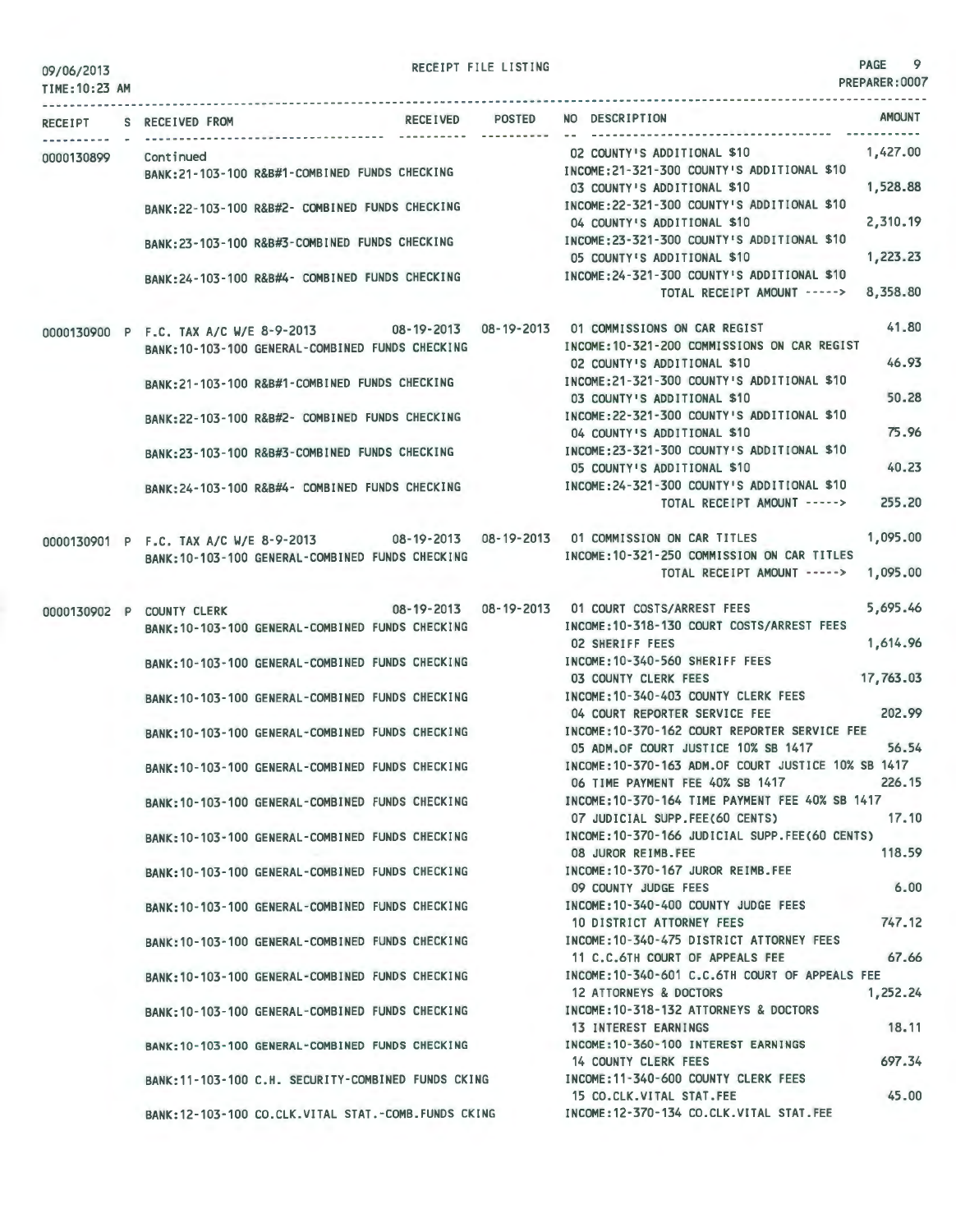| 09/06/2013 |  |
|------------|--|
|------------|--|

TIME: 10:23 AM

PAGE 10 PREPARER:0007

|            | RECEIPT S RECEIVED FROM                                                                                                            | RECEIVED POSTED | NO DESCRIPTION<br><b>AMOUNT</b>                                                                                                          |
|------------|------------------------------------------------------------------------------------------------------------------------------------|-----------------|------------------------------------------------------------------------------------------------------------------------------------------|
| 0000130902 | Continued<br>BANK:17-103-100 PROB.JUDGES ED.-COMB. FUNDS CKING MODE:17-340-131 PROBATE JUDGES EDUCATION                            |                 | 16 PROBATE JUDGES EDUCATION<br>60,00                                                                                                     |
|            |                                                                                                                                    |                 | 17 CO.CLERK PRESERVE REC FEE<br>2,521.79<br>BANK:18-103-100 CO.CLK.REC.MNGMT.-COMB.FUNDS CKING MODE:18-370-133 CO.CLERK PRESERVE REC FEE |
|            |                                                                                                                                    |                 | 781.70<br>18 CO.OFFICE REC.MNGMT.FEE                                                                                                     |
|            | BANK: 20-103-100 CO.OFF.REC.MNGMT-COMB. FUNDS CKING                                                                                |                 | INCOME:20-370-135 CO.OFFICE REC.MNGMT.FEE<br><b>19 COUNTY CLERK FEES</b><br>468.65                                                       |
|            | BANK:35-103-100 LAW LIBRARY-COMBINED FUND CHECKING                                                                                 |                 | INCOME: 35-340-403 COUNTY CLERK FEES<br>20 COUNTY CLERK FINES<br>1,288.09                                                                |
|            | BANK: 21-103-100 R&B#1-COMBINED FUNDS CHECKING                                                                                     |                 | INCOME:21-350-403 COUNTY CLERK FINES<br>21 COUNTY CLERK FINES<br>1,380.05                                                                |
|            | BANK:22-103-100 R&B#2- COMBINED FUNDS CHECKING                                                                                     |                 | INCOME: 22-350-403 COUNTY CLERK FINES<br>22 COUNTY CLERK FINES<br>2,085.30                                                               |
|            | BANK:23-103-100 R&B#3-COMBINED FUNDS CHECKING                                                                                      |                 | INCOME:23-350-403 COUNTY CLERK FINES<br>23 COUNTY CLERK FINES<br>1,104.16                                                                |
|            | BANK:24-103-100 R&B#4- COMBINED FUNDS CHECKING                                                                                     |                 | INCOME: 24-350-403 COUNTY CLERK FINES<br>101.99<br>24 CO.& DIST.CT. TECHNOLOGY FEE                                                       |
|            | BANK:51-103-100 CO.& DIST.COURT TECHNOLOGY-COMB.FUN                                                                                |                 | INCOME:51-370-440 CO.& DIST.CT.TECHNOLOGY FEE<br>125.33<br>25 COURT RECORDS PRESERVATION FEE                                             |
|            | BANK:52-103-100 COURT RECORDS PRESERVATION-COMB.FUN                                                                                |                 | INCOME:52-370-133 COURT RECORDS PRESERVATION FEE<br>26 CO.CLERK RECORDS ARCHIVE FEE<br>2,580.00                                          |
|            |                                                                                                                                    |                 | BANK:53-103-100 CO.CLK.REC.ARCHIVE -COMB.FUNDS CKIN MOOME:53-370-133 CO.CLERK RECORDS ARCHIVE FEE<br>27 DRUG COURT FEE<br>355.78         |
|            | BANK:59-103-100 DRUG COURT-COMBINED FUNDS                                                                                          |                 | INCOME:59-370-425 DRUG COURT FEE<br>TOTAL RECEIPT AMOUNT -----> 41,381.13                                                                |
|            | 0000130903 P MIKE ROBBINS 08-20-2013 08-20-2013 01 CULVERT -PARTIAL PAYMENT                                                        |                 | 100,00                                                                                                                                   |
|            | BANK: 21-103-100 R&B#1-COMBINED FUNDS CHECKING                                                                                     |                 | INCOME: 21-370-145 REIMBURSEMENT OF MATERIALS<br>TOTAL RECEIPT AMOUNT -----><br>100,00                                                   |
|            | 0000130904 P VERIZON WIRELESS                                                                                                      |                 | 08-20-2013  08-20-2013  01 RENT- VERIZON TOWER<br>925.75                                                                                 |
|            | BANK: 10-103-100 GENERAL-COMBINED FUNDS CHECKING                                                                                   |                 | INCOME:10-370-115 RENT- VERIZON TOWER<br>925.75<br>TOTAL RECEIPT AMOUNT ----->                                                           |
|            | 0000130905 P NEW PHOENIX METAL, LTD 08-20-2013 08-20-2013 01 SALE OF SCRAP METAL<br>BANK:22-103-100 R&B#2- COMBINED FUNDS CHECKING |                 | 1,030.00<br>INCOME:22-370-130 REFUNDS & MISCELLANEOUS                                                                                    |
|            |                                                                                                                                    |                 | TOTAL RECEIPT AMOUNT -----><br>1,030.00                                                                                                  |
|            | 0000130906 P RED RIVER REGIONAL HOSPITAL                                                                                           |                 | 08-21-2013  08-21-2013  01 2  nd    QUARTER PAYMENT<br>50,000,00                                                                         |
|            | BANK:10-103-100 GENERAL-COMBINED FUNDS CHECKING                                                                                    |                 | INCOME:10-367-100 HOSPITAL QUARTERLY PAYMENT<br>TOTAL RECEIPT AMOUNT -----> 50,000.00                                                    |
|            | 0000130907 P J.P. # 2 -JULY 2013 REPORT                                                                                            |                 | 08-21-2013  08-21-2013  01  COURT COSTS/ARREST FEES<br>679.33                                                                            |
|            | BANK: 10-103-100 GENERAL-COMBINED FUNDS CHECKING                                                                                   |                 | INCOME:10-318-130 COURT COSTS/ARREST FEES<br><b>02 SHERIFF FEES</b><br>7.55                                                              |
|            | BANK:10-103-100 GENERAL-COMBINED FUNDS CHECKING                                                                                    |                 | INCOME:10-340-560 SHERIFF FEES<br>03 J. P. #2 FINES<br>5.00                                                                              |
|            | BANK:10-103-100 GENERAL-COMBINED FUNDS CHECKING                                                                                    |                 | INCOME: 10-350-456 J. P. #2 FINES<br>04 JUDICIAL SUPP.FEE(60 CENTS)<br>4.80                                                              |
|            | BANK:10-103-100 GENERAL-COMBINED FUNDS CHECKING                                                                                    |                 | INCOME:10-370-166 JUDICIAL SUPP.FEE(60 CENTS)                                                                                            |
|            | BANK: 10-103-100 GENERAL-COMBINED FUNDS CHECKING                                                                                   |                 | 05 JUROR REIMB.FEE<br>31.93<br>INCOME: 10-370-167 JUROR REIMB. FEE                                                                       |
|            | BANK:10-103-100 GENERAL-COMBINED FUNDS CHECKING                                                                                    |                 | 06 J. P. #2 FEES<br>346.83<br>INCOME: 10-340-456 J. P. #2 FEES                                                                           |
|            | BANK: 10-103-100 GENERAL-COMBINED FUNDS CHECKING                                                                                   |                 | 07 CONSTABLE FEES<br>307.00<br>INCOME: 10-340-550 CONSTABLE FEES                                                                         |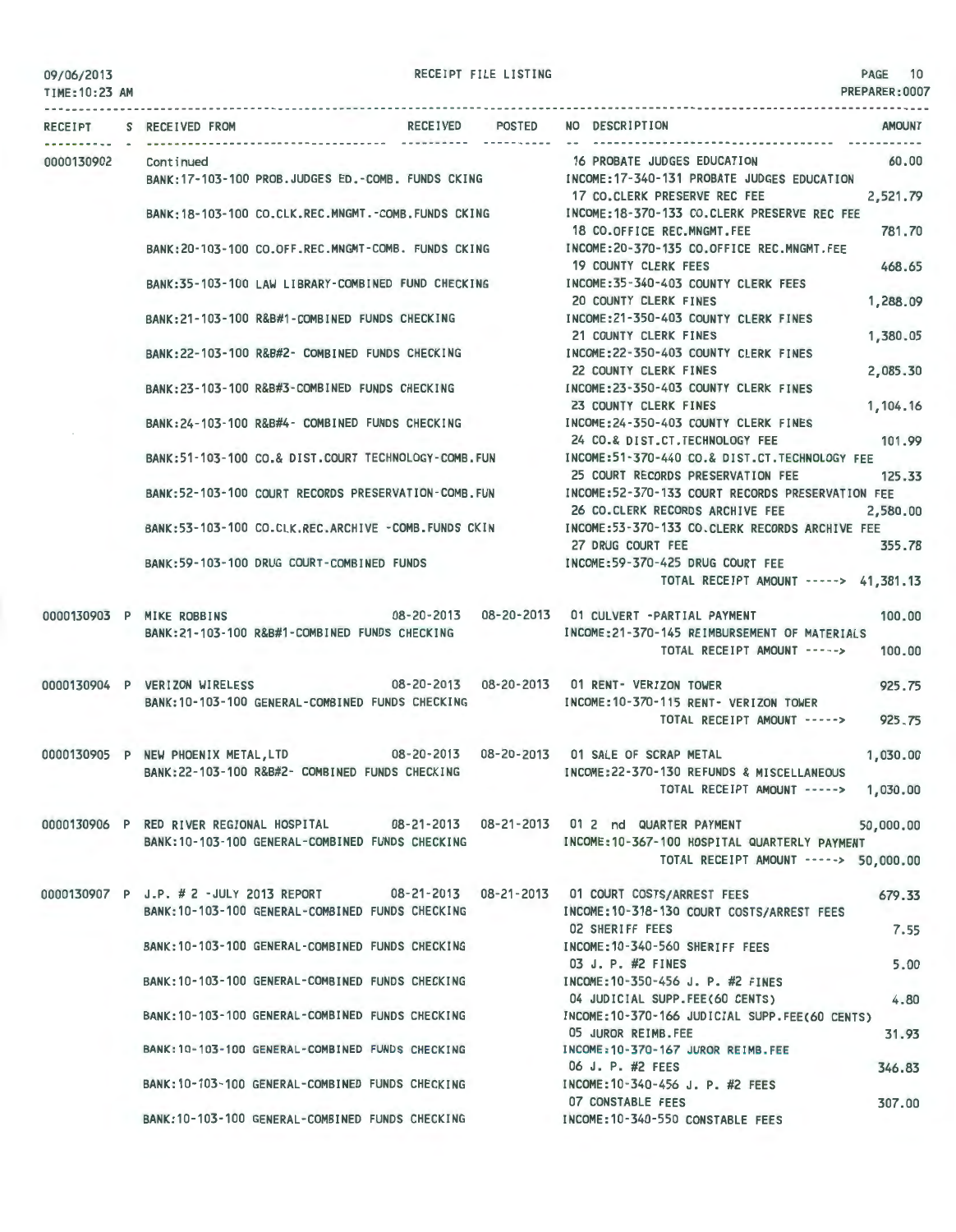TIME:10:23 AM

|            |  | RECEIPT S RECEIVED FROM                                                                                                                         | RECEIVED POSTED                                                            | NO DESCRIPTION                                                                                                                                 | <b>AMOUNT</b>               |       |
|------------|--|-------------------------------------------------------------------------------------------------------------------------------------------------|----------------------------------------------------------------------------|------------------------------------------------------------------------------------------------------------------------------------------------|-----------------------------|-------|
| 0000130907 |  | Continued<br>BANK: 11-103-100 C.H. SECURITY-COMBINED FUNDS CKING                                                                                |                                                                            | 08 JUSTICE OF PEACE FEES<br>INCOME:11-340-651 JUSTICE OF PEACE FEES                                                                            | 23.96                       |       |
|            |  | BANK: 14-103-100 JUST.CT.BLDG.SEC.-COMB.FUNDS CKING                                                                                             |                                                                            | 09 JUSTICE CT.BLDG.SEC.FEE<br>INCOME: 14-370-168 JUSTICE CT.BLDG.SEC.FEE                                                                       | 7.96                        |       |
|            |  |                                                                                                                                                 |                                                                            | 10 J.P.#2 TECHNOLOGY FEES<br>INCOME:27-370-456 J.P.#2 TECHNOLOGY FEES                                                                          | 31.94                       |       |
|            |  | BANK:27-103-100 J.P.#2 JUST.CT.TECH-COMB.FUND CKING                                                                                             |                                                                            | 11 J. P. #2 FINES                                                                                                                              | 37.34                       |       |
|            |  | BANK:21-103-100 R&B#1-COMBINED FUNDS CHECKING                                                                                                   |                                                                            | INCOME:21-350-456 J. P. #2 FINES<br>12 J. P. #2 FINES                                                                                          | 40,00                       |       |
|            |  | BANK:22-103-100 R&B#2- COMBINED FUNDS CHECKING                                                                                                  |                                                                            | INCOME: 22-350-456 J. P. #2 FINES<br>13 J. P. #2 FINES                                                                                         | 60.45                       |       |
|            |  | BANK:23-103-100 R&B#3-COMBINED FUNDS CHECKING                                                                                                   |                                                                            | INCOME: 23-350-456 J. P. #2 FINES<br>14 J. P. #2 FINES                                                                                         | 32.01                       |       |
|            |  | BANK:24-103-100 R&B#4- COMBINED FUNDS CHECKING                                                                                                  |                                                                            | INCOME: 24-350-456 J. P. #2 FINES                                                                                                              |                             |       |
|            |  |                                                                                                                                                 |                                                                            | TOTAL RECEIPT AMOUNT -----> 1,616.10                                                                                                           |                             |       |
|            |  | BANK: 10-103-100 GENERAL-COMBINED FUNDS CHECKING                                                                                                |                                                                            | 0000130908 P COMMUNITY EDUCATION CENTERS 08-21-2013 08-21-2013 01 JULY 2013-MONTHLY MONITORING<br>INCOME: 10-319-552 MONTHLY MONITORING PAYMEN | 500,00                      |       |
|            |  |                                                                                                                                                 |                                                                            | 02 AUG.2013-MONTHLY MONITORING<br>BANK:10-103-100 GENERAL-COMBINED FUNDS CHECKING INCOME:10-319-552 MONTHLY MONITORING PAYMEN                  | 500,00                      |       |
|            |  |                                                                                                                                                 |                                                                            | TOTAL RECEIPT AMOUNT -----> 1,000.00                                                                                                           |                             |       |
|            |  | 0000130909 P F.C. TAX A/C -W/E 8-16-2013 08-21-2013 08-21-2013 01 COMMISSIONS ON CAR REGIST                                                     |                                                                            |                                                                                                                                                | 1,762.60                    |       |
|            |  | BANK: 10-103-100 GENERAL-COMBINED FUNDS CHECKING<br>BANK:21-103-100 R&B#1-COMBINED FUNDS CHECKING                                               | INCOME:10-321-200 COMMISSIONS ON CAR REGIST<br>02 COUNTY'S ADDITIONAL \$10 | 1,341.68                                                                                                                                       |                             |       |
|            |  |                                                                                                                                                 | INCOME: 21-321-300 COUNTY'S ADDITIONAL \$10<br>03 COUNTY'S ADDITIONAL \$10 | 1,437.47                                                                                                                                       |                             |       |
|            |  | BANK: 22-103-100 R&B#2- COMBINED FUNDS CHECKING                                                                                                 |                                                                            | INCOME:22-321-300 COUNTY'S ADDITIONAL \$10<br>04 COUNTY'S ADDITIONAL \$10                                                                      | 2,172.05                    |       |
|            |  | BANK:23-103-100 R&B#3-COMBINED FUNDS CHECKING                                                                                                   |                                                                            | INCOME:23-321-300 COUNTY'S ADDITIONAL \$10<br>05 COUNTY'S ADDITIONAL \$10                                                                      | 1,150.10                    |       |
|            |  | BANK:24-103-100 R&B#4- COMBINED FUNDS CHECKING                                                                                                  |                                                                            | INCOME: 24-321-300 COUNTY'S ADDITIONAL \$10<br>TOTAL RECEIPT AMOUNT ----->                                                                     | 7,863.90                    |       |
|            |  |                                                                                                                                                 |                                                                            |                                                                                                                                                |                             |       |
|            |  | 0000130910 P F.C. TAX A/C - W/E 8-16-2013 08-21-2013 08-21-2013 01 COMMISSION ON CAR TITLES<br>BANK: 10-103-100 GENERAL-COMBINED FUNDS CHECKING |                                                                            | INCOME: 10-321-250 COMMISSION ON CAR TITLES                                                                                                    | 1,000.00                    |       |
|            |  |                                                                                                                                                 |                                                                            | TOTAL RECEIPT AMOUNT ----->                                                                                                                    | 1,000.00                    |       |
|            |  | 0000130911 P F.C. APPRAISAL DISTRICT                                                                                                            |                                                                            | 08-21-2013  08-21-2013  01 CURRENT TAXES<br>INCOME: 10-310-110 CURRENT TAXES                                                                   | 5,342.12                    |       |
|            |  |                                                                                                                                                 | BANK: 10-103-100 GENERAL-COMBINED FUNDS CHECKING                           |                                                                                                                                                | 02 G.F.A.B.P. CURRENT TAXES | 33.78 |
|            |  | BANK: 10-103-100 GENERAL-COMBINED FUNDS CHECKING                                                                                                |                                                                            | INCOME: 10-310-110 CURRENT TAXES<br>03 CURRENT TAXES                                                                                           | 272.17                      |       |
|            |  | BANK:21-103-100 R&B#1-COMBINED FUNDS CHECKING                                                                                                   |                                                                            | INCOME: 21-310-110 CURRENT TAXES<br>04 CURRENT TAXES                                                                                           | 291.60                      |       |
|            |  | BANK:22-103-100 R&B#2- COMBINED FUNDS CHECKING                                                                                                  |                                                                            | INCOME: 22-310-110 CURRENT TAXES<br>05 CURRENT TAXES                                                                                           | 440.62                      |       |
|            |  | BANK:23-103-100 R&B#3-COMBINED FUNDS CHECKING                                                                                                   |                                                                            | INCOME: 23-310-110 CURRENT TAXES                                                                                                               |                             |       |
|            |  | BANK:24-103-100 R&B#4- COMBINED FUNDS CHECKING                                                                                                  |                                                                            | <b>06 CURRENT TAXES</b><br>INCOME: 24-310-110 CURRENT TAXES                                                                                    | 233.31                      |       |
|            |  | BANK:60-103-100 SINKING-COMBINED FUND CHECKING                                                                                                  |                                                                            | 07 CURRENT TAXES SERIES '98<br>INCOME: 60-310-260 CURRENT TAXES SERIES '98                                                                     | 121.29                      |       |
|            |  | BANK: 10-103-100 GENERAL-COMBINED FUNDS CHECKING                                                                                                |                                                                            | 08 DELINQUENT TAXES<br>INCOME: 10-310-120 DELINQUENT TAXES                                                                                     | 3,589.63                    |       |
|            |  |                                                                                                                                                 |                                                                            | 09 G.F.A.B.P. DELQ. TAXES<br>INCOME: 10-310-120 DELINQUENT TAXES                                                                               | 0.76                        |       |
|            |  | BANK: 10-103-100 GENERAL-COMBINED FUNDS CHECKING                                                                                                |                                                                            |                                                                                                                                                |                             |       |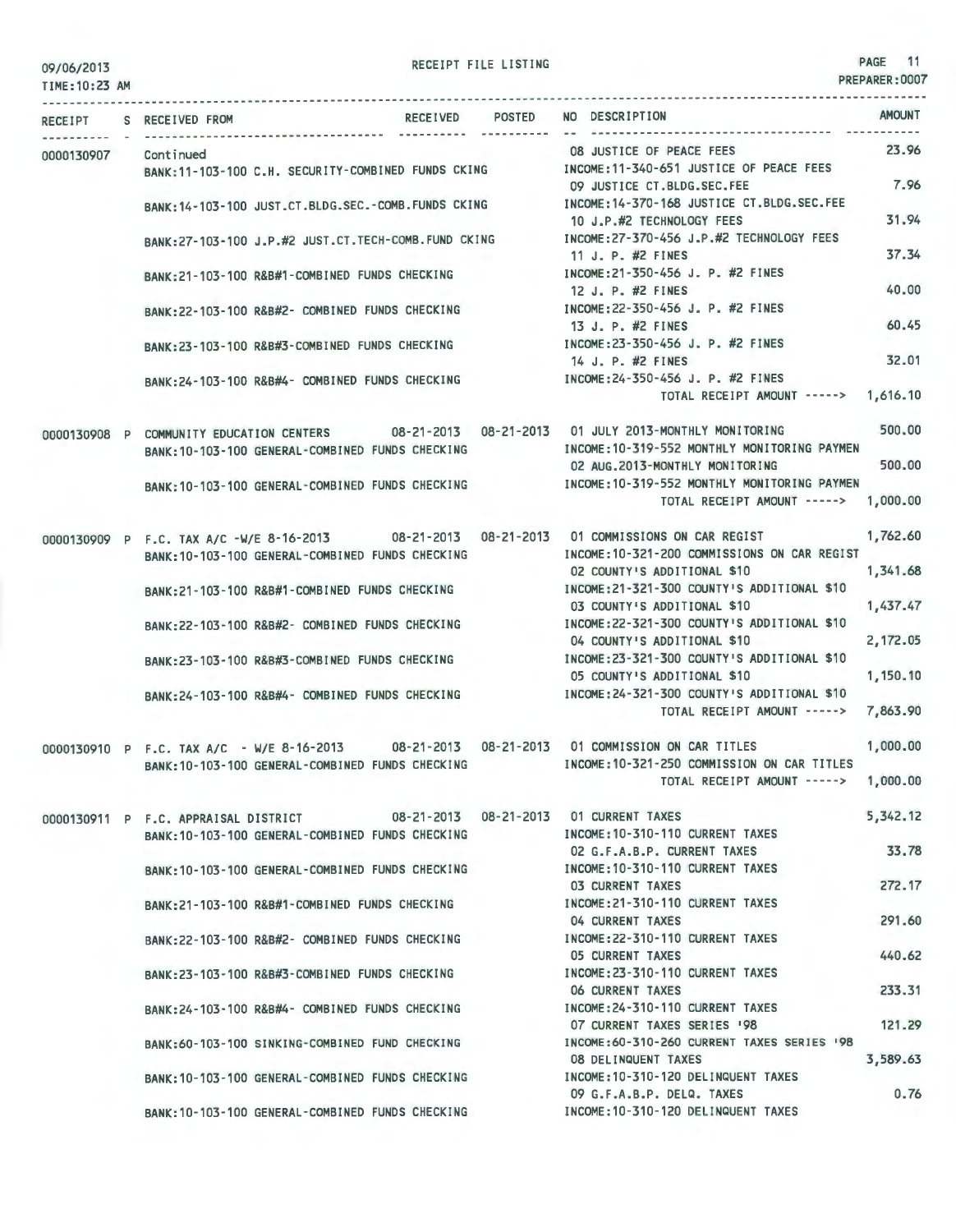| 09/06/2013 |  |
|------------|--|
|            |  |

RECEIPT FILE LISTING **PAGE 12** 

|            |                                                                                           | RECEIVED POSTED                    | NO DESCRIPTION                                 | <b>AMOUNT</b> |
|------------|-------------------------------------------------------------------------------------------|------------------------------------|------------------------------------------------|---------------|
|            | RECEIPT S RECEIVED FROM                                                                   |                                    |                                                |               |
| 0000130911 | Cont inued                                                                                |                                    | 10 DELINQUENT TAXES                            | 182.88        |
|            | BANK:21-103-100 R&B#1-COMBINED FUNDS CHECKING                                             |                                    | INCOME: 21-310-120 DELINQUENT TAXES            |               |
|            |                                                                                           |                                    | 11 DELINQUENT TAXES                            | 195.94        |
|            | BANK:22-103-100 R&B#2- COMBINED FUNDS CHECKING                                            |                                    | INCOME: 22-310-120 DELINQUENT TAXES            |               |
|            |                                                                                           |                                    | 12 DELINQUENT TAXES                            | 296.08        |
|            | BANK:23-103-100 R&B#3-COMBINED FUNDS CHECKING                                             |                                    | INCOME: 23-310-120 DELINQUENT TAXES            |               |
|            |                                                                                           |                                    | 13 DELINQUENT TAXES                            | 156.77        |
|            | BANK:24-103-100 R&B#4- COMBINED FUNDS CHECKING                                            |                                    | INCOME: 24-310-120 DELINQUENT TAXES            |               |
|            |                                                                                           |                                    | 14 DELINQUENT TAXES SERIES '98                 | 81.50         |
|            | BANK:60-103-100 SINKING-COMBINED FUND CHECKING                                            |                                    | INCOME: 60-310-262 DELINQUENT TAXES SERIES '98 |               |
|            |                                                                                           |                                    | TOTAL RECEIPT AMOUNT -----> 11,238.45          |               |
|            | 0000130912 P F.C. APPRAISAL DISTRICT 08-21-2013 08-21-2013 01 DELINQUENT TAXES            |                                    |                                                | 179.25        |
|            | BANK: 10-103-100 GENERAL-COMBINED FUNDS CHECKING                                          |                                    | INCOME: 10-310-120 DELINQUENT TAXES            |               |
|            |                                                                                           |                                    | 02 DELINQUENT TAXES                            | 10.72         |
|            | BANK:21-103-100 R&B#1-COMBINED FUNDS CHECKING                                             |                                    | INCOME: 21-310-120 DELINQUENT TAXES            |               |
|            |                                                                                           |                                    | 03 DELINQUENT TAXES                            | 11.49         |
|            | BANK:22-103-100 R&B#2- COMBINED FUNDS CHECKING                                            |                                    | INCOME: 22-310-120 DELINQUENT TAXES            |               |
|            |                                                                                           |                                    | 04 DELINQUENT TAXES                            | 17.36         |
|            | BANK:23-103-100 R&B#3-COMBINED FUNDS CHECKING                                             |                                    | INCOME: 23-310-120 DELINQUENT TAXES            |               |
|            |                                                                                           |                                    | 05 DELINQUENT TAXES                            | 9.19          |
|            | BANK: 24-103-100 R&B#4- COMBINED FUNDS CHECKING                                           |                                    | INCOME: 24-310-120 DELINQUENT TAXES            |               |
|            |                                                                                           |                                    | 06 DELINQUENT TAXES SERIES '98                 | 15.79         |
|            | BANK:60-103-100 SINKING-COMBINED FUND CHECKING                                            |                                    | INCOME:60-310-262 DELINQUENT TAXES SERIES '98  |               |
|            |                                                                                           |                                    | TOTAL RECEIPT AMOUNT ----->                    | 243.80        |
|            | 0000130913 P JULIE STANFIELD                                                              | 08-22-2013  08-22-2013  01 CULVERT |                                                | 140.40        |
|            | BANK:21-103-100 R&B#1-COMBINED FUNDS CHECKING                                             |                                    | INCOME: 21-370-145 REIMBURSEMENT OF MATERIALS  |               |
|            |                                                                                           |                                    | TOTAL RECEIPT AMOUNT ----->                    | 140.40        |
|            | 0000130914 P J.P. #3 - JULY, 2013 REPORT 08-22-2013 08-22-2013 01 COURT COSTS/ARREST FEES |                                    |                                                | 644.50        |
|            | BANK: 10-103-100 GENERAL-COMBINED FUNDS CHECKING                                          |                                    | INCOME:10-318-130 COURT COSTS/ARREST FEES      |               |
|            |                                                                                           |                                    | <b>02 SHERIFF FEES</b>                         | 5.00          |
|            | BANK: 10-103-100 GENERAL-COMBINED FUNDS CHECKING                                          |                                    | INCOME: 10-340-560 SHERIFF FEES                |               |
|            |                                                                                           |                                    | 03 J. P. #3 FINES                              | 124.90        |
|            | BANK: 10-103-100 GENERAL-COMBINED FUNDS CHECKING                                          |                                    | INCOME: 10-350-457 J. P. #3 FINES              |               |
|            |                                                                                           |                                    | 04 JUDICIAL SUPP.FEE(60 CENTS)                 | 4.20          |
|            | BANK: 10-103-100 GENERAL-COMBINED FUNDS CHECKING                                          |                                    | INCOME: 10-370-166 JUDICIAL SUPP.FEE(60 CENTS) |               |
|            |                                                                                           |                                    | 05 JUROR REIMB.FEE                             | 28.00         |
|            | BANK: 10-103-100 GENERAL-COMBINED FUNDS CHECKING                                          |                                    | INCOME: 10-370-167 JUROR REIMB.FEE             |               |
|            |                                                                                           |                                    | 06 J. P. #3 FEES                               | 146,70        |
|            | BANK: 10-103-100 GENERAL-COMBINED FUNDS CHECKING                                          |                                    | INCOME: 10-340-457 J. P. #3 FEES               |               |
|            |                                                                                           |                                    | 07 CONSTABLE FEES                              | 70.00         |
|            | BANK: 10-103-100 GENERAL-COMBINED FUNDS CHECKING                                          |                                    | INCOME:10-340-550 CONSTABLE FEES               |               |
|            |                                                                                           |                                    | 08 JUSTICE OF PEACE FEES                       | 24,00         |
|            | BANK:11-103-100 C.H. SECURITY-COMBINED FUNDS CKING                                        |                                    | INCOME:11-340-651 JUSTICE OF PEACE FEES        |               |
|            |                                                                                           |                                    | 09 JUSTICE CT.BLDG.SEC.FEE                     | 7.00          |
|            | BANK: 14-103-100 JUST.CT.BLDG.SEC.-COMB.FUNDS CKING                                       |                                    | INCOME: 14-370-168 JUSTICE CT.BLDG.SEC.FEE     |               |
|            |                                                                                           |                                    | 10 J.P.#3 TECHNOLOGY FEES                      | 32,00         |
|            | BANK:28-103-100 J.P.#3 JUST.CT.TECH-COMB.FUND CKING                                       |                                    | INCOME: 28-370-456 J.P.#3 TECHNOLOGY FEES      |               |
|            |                                                                                           |                                    | 11 J. P. #3 FINES                              | 73.82         |
|            | BANK: 21-103-100 R&B#1-COMBINED FUNDS CHECKING                                            |                                    | INCOME: 21-350-457 J. P. #3 FINES              |               |
|            |                                                                                           |                                    | 12 J. P. #3 FINES                              | 79.09         |
|            | BANK:22-103-100 R&B#2- COMBINED FUNDS CHECKING                                            |                                    | INCOME:22-350-457 J. P. #3 FINES               |               |
|            |                                                                                           |                                    | 13 J. P. #3 FINES                              | 119.51        |
|            | BANK:23-103-100 R&B#3-COMBINED FUNDS CHECKING                                             |                                    | INCOME: 23-350-457 J. P. #3 FINES              |               |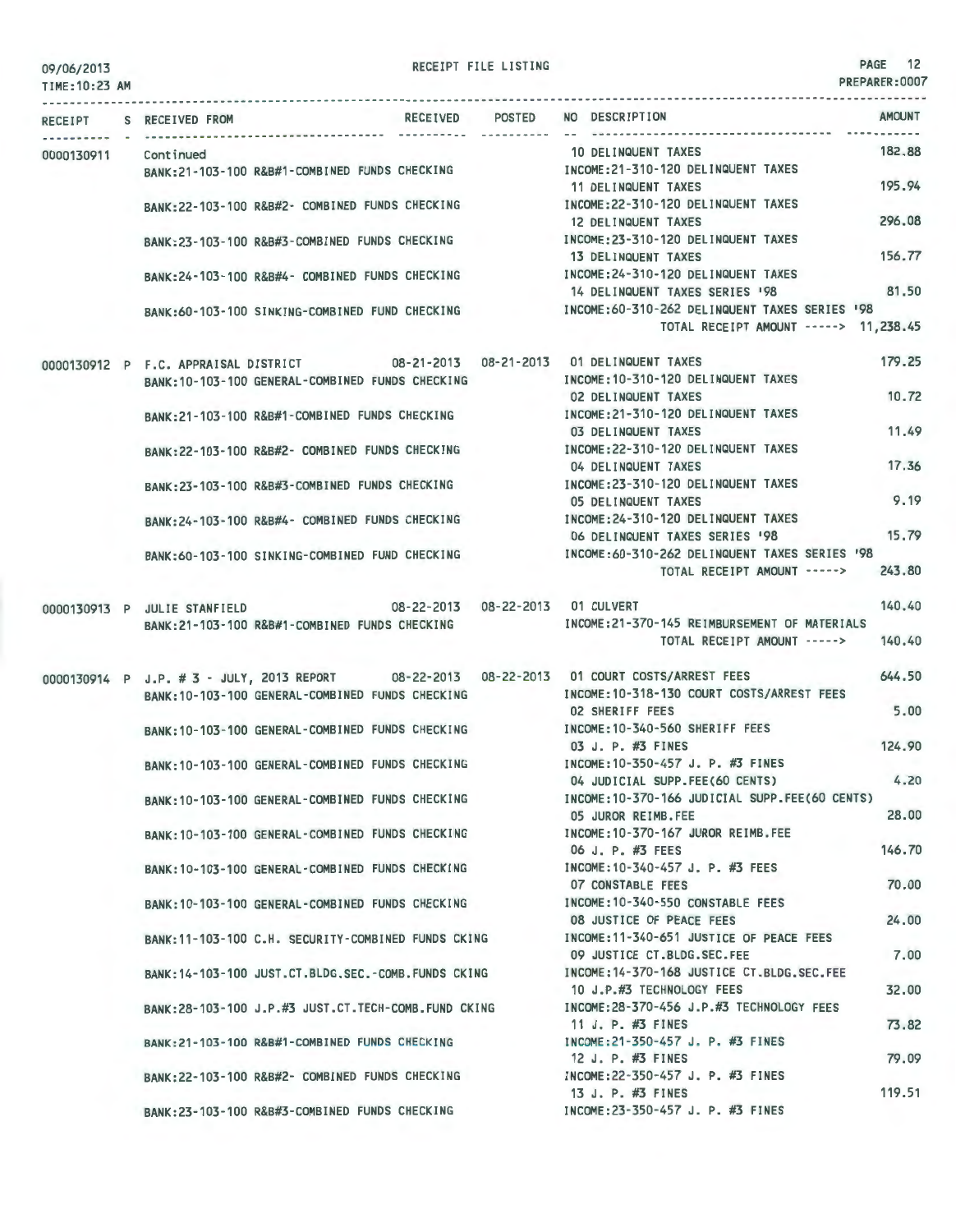| 09/06/2013<br>TIME: 10:23 AM |                                                                                                                                                 |  | RECEIPT FILE LISTING |                                                                                                                    | PAGE 13<br>PREPARER: 0007 |
|------------------------------|-------------------------------------------------------------------------------------------------------------------------------------------------|--|----------------------|--------------------------------------------------------------------------------------------------------------------|---------------------------|
| <b>RECEIPT</b>               | RECEIVED POSTED<br>S RECEIVED FROM                                                                                                              |  |                      | NO DESCRIPTION                                                                                                     | <b>AMOUNT</b>             |
| 0000130914                   | Continued<br>BANK:24-103-100 R&B#4- COMBINED FUNDS CHECKING [INCOME:24-350-457 J. P. #3 FINES                                                   |  |                      | 14 J. P. #3 FINES                                                                                                  | 63.28                     |
|                              |                                                                                                                                                 |  |                      | TOTAL RECEIPT AMOUNT -----> 1,422.00                                                                               |                           |
|                              | 0000130915 P THE PURCELL GROUP 08-22-2013 08-22-2013 01 OPEN RECORDS COPIES<br>BANK:10-103-100 GENERAL-COMBINED FUNDS CHECKING                  |  |                      | the second control of the second con-<br>INCOME: 10-370-130 REFUNDS & MISCELLANEOUS<br>TOTAL RECEIPT AMOUNT -----> | 3.10<br>3.10              |
|                              | 0000130916 P F.C. JUVENILE PROBATION 08-22-2013 08-22-2013 01 # 1988 Counseling Fees<br>BANK: 89-103-189 CASH-TJJD-A                            |  |                      | INCOME:89-575-414 NON-RESIDENTIAL SERVICES                                                                         | 32.50                     |
|                              | BANK:87-103-187 CASH-JUVENILE PROBATION                                                                                                         |  |                      | 02 #1993 Probation Fees<br>INCOME:87-340-575 JUVENILE PROBATION FEES<br>03 # 1993 Attorney Fees                    | 175.00<br>160,00          |
|                              | BANK:87-103-187 CASH-JUVENILE PROBATION                                                                                                         |  |                      | INCOME:87-340-577 JUVENILE PROBATION COURT COSTS<br>04 # 1993 Attorney Fees                                        | 122.50                    |
|                              | BANK:87-103-187 CASH-JUVENILE PROBATION                                                                                                         |  |                      | INCOME:87-340-577 JUVENILE PROBATION COURT COSTS<br>TOTAL RECEIPT AMOUNT -----> 490.00                             |                           |
|                              | 0000130917 P Texas Department of Public Safety 08-23-2013 08-23-2013 01 7 SAFE ROOMS<br>BANK:46-103-100 SAFE ROOM REIMB.PROG.-COMB.FUNDS        |  |                      | INCOME:46-330-475 SAFE ROOM REIMBURSEMENT DR-4029<br>02 ADMINISTRATIVE FEE                                         | 16,095.94<br>700.00       |
|                              | BANK:46-103-100 SAFE ROOM REIMB.PROG.-COMB.FUNDS                                                                                                |  |                      | INCOME:46-330-476 ADMINISTRATIVE FEE<br>TOTAL RECEIPT AMOUNT -----> 16,795.94                                      |                           |
|                              | 0000130918 P COMPTROLLER- JUDICIARY 08-23-2013 08-23-2013 01 STATE JUROR REIMB.FEE<br>BANK: 10-103-100 GENERAL-COMBINED FUNDS CHECKING          |  |                      | INCOME:10-370-139 STATE JUROR REIMB.FEE<br>TOTAL RECEIPT AMOUNT ----->                                             | 3,780.00<br>3,780.00      |
|                              | 0000130919 P J.P. # 1 - JULY 2013 - REPORT 08-27-2013 08-27-2013 01 COURT COSTS/ARREST FEES<br>BANK: 10-103-100 GENERAL-COMBINED FUNDS CHECKING |  |                      | INCOME: 10-318-130 COURT COSTS/ARREST FEES                                                                         | 10,092.43                 |
|                              | BANK:10-103-100 GENERAL-COMBINED FUNDS CHECKING                                                                                                 |  |                      | <b>02 SHERIFF FEES</b><br>INCOME: 10-340-560 SHERIFF FEES<br>03 J. P. #1 FINES                                     | 93.05<br>2,596.15         |
|                              | BANK: 10-103-100 GENERAL-COMBINED FUNDS CHECKING                                                                                                |  |                      | INCOME: 10-350-455 J. P. #1 FINES<br>04 ADM.OF COURT JUSTICE 10% SB 1417                                           |                           |
|                              | BANK:10-103-100 GENERAL-COMBINED FUNDS CHECKING                                                                                                 |  |                      | INCOME:10-370-163 ADM.OF COURT JUSTICE 10% SB 1417<br>05 TIME PAYMENT FEE 40% SB 1417                              | 2.50                      |
|                              | BANK:10-103-100 GENERAL-COMBINED FUNDS CHECKING                                                                                                 |  |                      | INCOME: 10-370-164 TIME PAYMENT FEE 40% SB 1417<br>06 JUDICIAL SUPP.FEE(60 CENTS)                                  | 10.00                     |
|                              | BANK: 10-103-100 GENERAL-COMBINED FUNDS CHECKING                                                                                                |  |                      | INCOME:10-370-166 JUDICIAL SUPP.FEE(60 CENTS)<br>07 JUROR REIMB.FEE                                                | 71.86                     |
|                              | BANK: 10-103-100 GENERAL-COMBINED FUNDS CHECKING                                                                                                |  |                      | INCOME: 10-370-167 JUROR REIMB.FEE<br>08 J. P. #1 FEES                                                             | 479.29<br>3,084.52        |
|                              | BANK: 10-103-100 GENERAL-COMBINED FUNDS CHECKING                                                                                                |  |                      | INCOME: 10-340-455 J. P. #1 FEES<br>09 CONSTABLE FEES                                                              | 887.85                    |
|                              | BANK: 10-103-100 GENERAL-COMBINED FUNDS CHECKING                                                                                                |  |                      | INCOME: 10-340-550 CONSTABLE FEES<br>10 INTEREST EARNINGS                                                          | 0.27                      |
|                              | BANK:10-103-100 GENERAL-COMBINED FUNDS CHECKING                                                                                                 |  |                      | INCOME: 10-360-100 INTEREST EARNINGS<br>11 JUSTICE OF PEACE FEES                                                   | 359.40                    |
|                              | BANK: 11-103-100 C.H. SECURITY-COMBINED FUNDS CKING                                                                                             |  |                      | INCOME: 11-340-651 JUSTICE OF PEACE FEES<br>12 JUSTICE CT.BLDG.SEC.FEE                                             |                           |
|                              | BANK: 14-103-100 JUST.CT.BLDG.SEC.-COMB.FUNDS CKING                                                                                             |  |                      | INCOME: 14-370-168 JUSTICE CT.BLDG.SEC.FEE<br>13 J.P.#1 TECHNOLOGY FEES                                            | 119.83<br>479.28          |
|                              | BANK:26-103-100 J.P.#1 JUST.CT.TECH-COMB.FUND CKING                                                                                             |  |                      | INCOME:26-370-455 J.P.#1 TECHNOLOGY FEES<br>14 J. P. #1 FINES                                                      | 1,138.80                  |
|                              | BANK: 21-103-100 R&B#1-COMBINED FUNDS CHECKING                                                                                                  |  |                      | INCOME:21-350-455 J. P. #1 FINES                                                                                   |                           |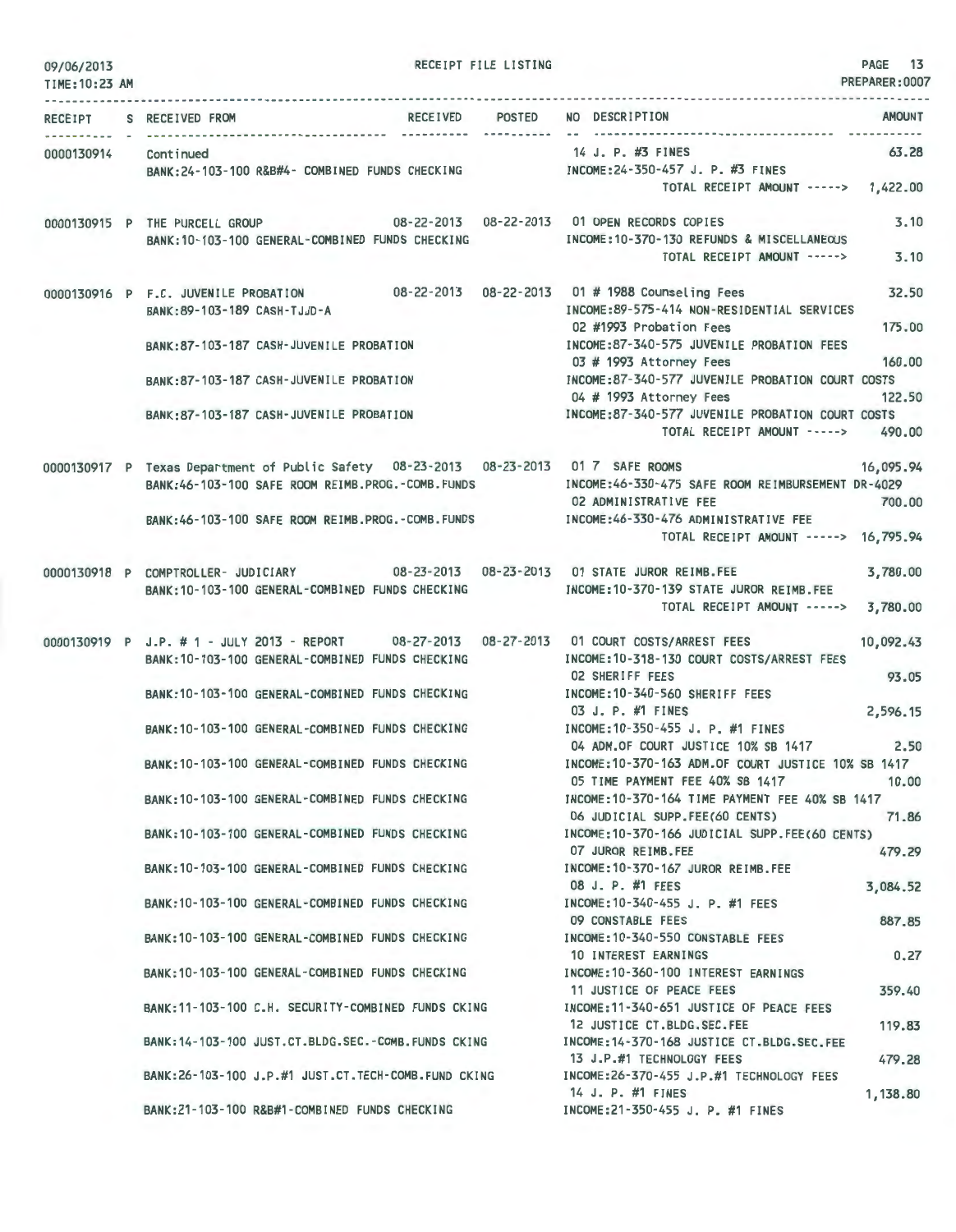| 09/06/2013<br>TIME: 10:23 AM |                                                                                             | RECEIPT FILE LISTING |                                                                            | PAGE 14<br>PREPARER: 0007 |
|------------------------------|---------------------------------------------------------------------------------------------|----------------------|----------------------------------------------------------------------------|---------------------------|
|                              |                                                                                             |                      |                                                                            |                           |
|                              | RECEIVED POSTED<br>RECEIPT S RECEIVED FROM                                                  | -----------          | NO DESCRIPTION                                                             | <b>AMOUNT</b>             |
| 0000130919 Continued         |                                                                                             |                      | 15 J. P. #1 FINES                                                          | 1,220.10                  |
|                              | BANK: 22-103-100 R&B#2- COMBINED FUNDS CHECKING                                             |                      | INCOME:22-350-455 J. P. #1 FINES                                           |                           |
|                              |                                                                                             |                      | 16 J. P. #1 FINES                                                          | 1,843.62                  |
|                              | BANK: 23-103-100 R&B#3-COMBINED FUNDS CHECKING                                              |                      | INCOME: 23-350-455 J. P. #1 FINES                                          |                           |
|                              |                                                                                             |                      | 17 J. P. #1 FINES                                                          | 976.18                    |
|                              | BANK: 24-103-100 R&B#4- COMBINED FUNDS CHECKING                                             |                      | INCOME: 24-350-455 J. P. #1 FINES<br>TOTAL RECEIPT AMOUNT -----> 23,455.13 |                           |
|                              |                                                                                             |                      |                                                                            |                           |
|                              | 0000130920 P F.C. TAX A/C -W/E 8-16-2013 08-27-2013 08-27-2013 01 COMMISSIONS ON CAR REGIST |                      |                                                                            | 3.80                      |
|                              | BANK: 10-103-100 GENERAL-COMBINED FUNDS CHECKING                                            |                      | INCOME: 10-321-200 COMMISSIONS ON CAR REGIST                               |                           |
|                              |                                                                                             |                      | 02 COUNTY'S ADDITIONAL \$10                                                | 4.27                      |
|                              | BANK: 21-103-100 R&B#1-COMBINED FUNDS CHECKING                                              |                      | INCOME: 21-321-300 COUNTY'S ADDITIONAL \$10                                |                           |
|                              |                                                                                             |                      | 03 COUNTY'S ADDITIONAL \$10                                                | 4.57                      |
|                              | BANK:22-103-100 R&B#2- COMBINED FUNDS CHECKING                                              |                      | INCOME: 22-321-300 COUNTY'S ADDITIONAL \$10<br>04 COUNTY'S ADDITIONAL \$10 | 6.90                      |
|                              |                                                                                             |                      | INCOME:23-321-300 COUNTY'S ADDITIONAL \$10                                 |                           |
|                              | BANK:23-103-100 R&B#3-COMBINED FUNDS CHECKING                                               |                      | 05 COUNTY'S ADDITIONAL \$10                                                | 3.66                      |
|                              | BANK: 24-103-100 R&B#4- COMBINED FUNDS CHECKING                                             |                      | INCOME:24-321-300 COUNTY'S ADDITIONAL \$10                                 |                           |
|                              |                                                                                             |                      | TOTAL RECEIPT AMOUNT ----->                                                | 23,20                     |
|                              |                                                                                             |                      |                                                                            |                           |
|                              | 0000130921 P F.C. TAX A/C - 8-23-2013 08-27-2013 08-27-2013 01 COMMISSIONS ON CAR REGIST    |                      |                                                                            | 1,691.75                  |
|                              | BANK: 10-103-100 GENERAL-COMBINED FUNDS CHECKING                                            |                      | INCOME: 10-321-200 COMMISSIONS ON CAR REGIST                               | 1,296.88                  |
|                              |                                                                                             |                      | 02 COUNTY'S ADDITIONAL \$10<br>INCOME: 21-321-300 COUNTY'S ADDITIONAL \$10 |                           |
|                              | BANK:21-103-100 R&B#1-COMBINED FUNDS CHECKING                                               |                      | 03 COUNTY'S ADDITIONAL \$10                                                | 1,389.47                  |
|                              | BANK:22-103-100 R&B#2- COMBINED FUNDS CHECKING                                              |                      | INCOME:22-321-300 COUNTY'S ADDITIONAL \$10                                 |                           |
|                              |                                                                                             |                      | 04 COUNTY'S ADDITIONAL \$10                                                | 2,099.55                  |
|                              | BANK: 23-103-100 R&B#3-COMBINED FUNDS CHECKING                                              |                      | INCOME:23-321-300 COUNTY'S ADDITIONAL \$10                                 |                           |
|                              |                                                                                             |                      | 05 COUNTY'S ADDITIONAL \$10                                                | 1,111.70                  |
|                              | BANK: 24-103-100 R&B#4- COMBINED FUNDS CHECKING                                             |                      | INCOME: 24-321-300 COUNTY'S ADDITIONAL \$10                                |                           |
|                              |                                                                                             |                      | TOTAL RECEIPT AMOUNT ----->                                                | 7,589.35                  |
|                              | 0000130922 P F.C. TAX A/C - W/E 8-23-2013 08-27-2013 08-27-2013 01 COMMISSION ON CAR TITLES |                      |                                                                            | 1,005.00                  |
|                              | BANK: 10-103-100 GENERAL-COMBINED FUNDS CHECKING                                            |                      | INCOME: 10-321-250 COMMISSION ON CAR TITLES                                |                           |
|                              |                                                                                             |                      | TOTAL RECEIPT AMOUNT ----->                                                | 1,005.00                  |
|                              |                                                                                             |                      |                                                                            |                           |
|                              | 0000130923 P F.C. APPRAISAL DISTRICT                                                        |                      | 08-28-2013  08-28-2013  01 CURRENT TAXES                                   | 6,458.50                  |
|                              | BANK: 10-103-100 GENERAL-COMBINED FUNDS CHECKING                                            |                      | INCOME: 10-310-110 CURRENT TAXES                                           |                           |
|                              |                                                                                             |                      | 02 G.F.A.B.P. CURRENT TAXES                                                | 26.68                     |
|                              | BANK: 10-103-100 GENERAL-COMBINED FUNDS CHECKING                                            |                      | INCOME: 10-310-110 CURRENT TAXES<br>03 TAX CERTIFICATES                    | 336.56                    |
|                              | BANK: 10-103-100 GENERAL-COMBINED FUNDS CHECKING                                            |                      | INCOME: 10-321-901 TAX CERTIFICATES                                        |                           |
|                              |                                                                                             |                      | 04 CURRENT TAXES                                                           | 329.05                    |
|                              | BANK: 21-103-100 R&B#1-COMBINED FUNDS CHECKING                                              |                      | INCOME: 21-310-110 CURRENT TAXES                                           |                           |
|                              |                                                                                             |                      | <b>05 CURRENT TAXES</b>                                                    | 352.54                    |
|                              | BANK:22-103-100 R&B#2- COMBINED FUNDS CHECKING                                              |                      | INCOME: 22-310-110 CURRENT TAXES                                           |                           |
|                              |                                                                                             |                      | <b>06 CURRENT TAXES</b>                                                    | 532.70                    |
|                              | BANK: 23-103-100 R&B#3-COMBINED FUNDS CHECKING                                              |                      | INCOME: 23-310-110 CURRENT TAXES                                           |                           |
|                              |                                                                                             |                      | 07 CURRENT TAXES<br>INCOME: 24-310-110 CURRENT TAXES                       | 282.06                    |
|                              | BANK:24-103-100 R&B#4- COMBINED FUNDS CHECKING                                              |                      | 08 CURRENT TAXES SERIES '98                                                | 146.64                    |
|                              | BANK:60-103-100 SINKING-COMBINED FUND CHECKING                                              |                      | INCOME:60-310-260 CURRENT TAXES SERIES '98                                 |                           |
|                              |                                                                                             |                      | 09 DELINQUENT TAXES                                                        | 1,014.07                  |
|                              | BANK: 10-103-100 GENERAL-COMBINED FUNDS CHECKING                                            |                      | INCOME: 10-310-120 DELINQUENT TAXES                                        |                           |
|                              |                                                                                             |                      | 10 G.F.A.B.P. DELQ. TAXES                                                  | 13.12                     |
|                              | BANK: 10-103-100 GENERAL-COMBINED FUNDS CHECKING                                            |                      | INCOME: 10-310-120 DELINQUENT TAXES                                        |                           |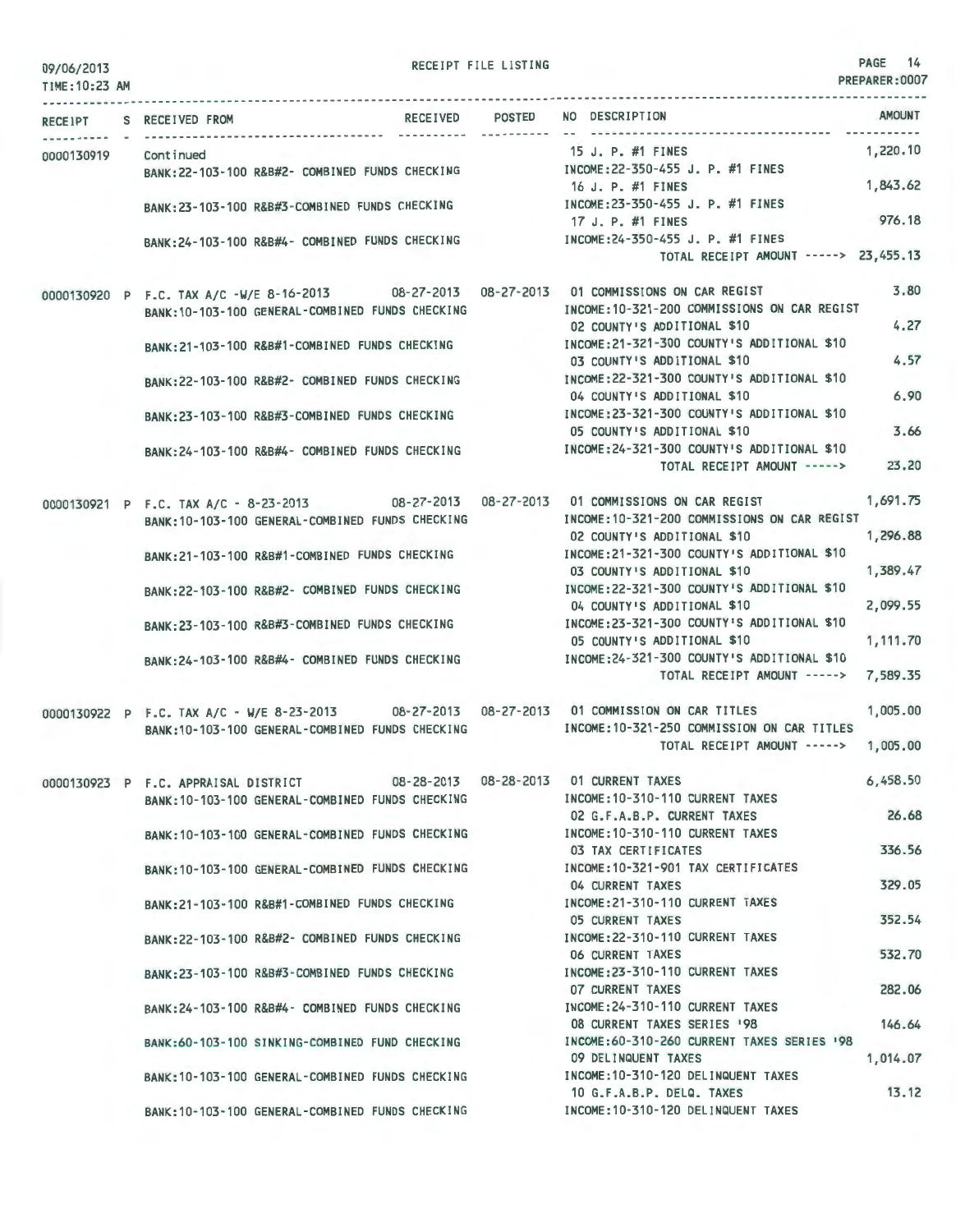| 09/06/2013<br>TIME: 10:23 AM |                                                                                                                                                                | RECEIPT FILE LISTING | PAGE 15<br>PREPARER: 0007                                                                                                                          |  |
|------------------------------|----------------------------------------------------------------------------------------------------------------------------------------------------------------|----------------------|----------------------------------------------------------------------------------------------------------------------------------------------------|--|
| RECEIPT                      | RECEIVED POSTED<br>S RECEIVED FROM                                                                                                                             |                      | NO DESCRIPTION<br><b>AMOUNT</b>                                                                                                                    |  |
| 0000130923                   | Continued<br>BANK:21-103-100 R&B#1-COMBINED FUNDS CHECKING                                                                                                     | -----------          | 11 DELINQUENT TAXES<br>51.66<br>INCOME:21-310-120 DELINQUENT TAXES                                                                                 |  |
|                              | BANK:22-103-100 R&B#2- COMBINED FUNDS CHECKING                                                                                                                 |                      | 12 DELINQUENT TAXES<br>55.35<br>INCOME: 22-310-120 DELINQUENT TAXES                                                                                |  |
|                              | BANK:23-103-100 R&B#3-COMBINED FUNDS CHECKING                                                                                                                  |                      | 83.64<br>13 DELINQUENT TAXES<br>INCOME: 23-310-120 DELINQUENT TAXES                                                                                |  |
|                              | BANK: 24-103-100 R&B#4- COMBINED FUNDS CHECKING                                                                                                                |                      | 44.29<br>14 DELINQUENT TAXES<br>INCOME: 24-310-120 DELINQUENT TAXES                                                                                |  |
|                              | BANK:60-103-100 SINKING-COMBINED FUND CHECKING                                                                                                                 |                      | 15 DELINQUENT TAXES SERIES '98<br>23.02<br>INCOME:60-310-262 DELINQUENT TAXES SERIES '98<br>TOTAL RECEIPT AMOUNT -----><br>9,749.88                |  |
|                              | 08-29-2013  08-29-2013  01 CULVERT<br>0000130924 P B.J. WHISENHUNT<br>BANK:21-103-100 R&B#1-COMBINED FUNDS CHECKING                                            |                      | 140.40<br>INCOME: 21-370-145 REIMBURSEMENT OF MATERIALS<br>TOTAL RECEIPT AMOUNT -----><br>140.40                                                   |  |
|                              | 0000130925 P COMPTROLLER JUDICIARY 08-29-2013 08-29-2013 01 CO. JUDGE COURT FEES SALARY REIMB.<br>BANK: 10-103-100 GENERAL-COMBINED FUNDS CHECKING             |                      | 1,789.08<br>INCOME: 10-370-144 CO. JUDGE COURT FEES SALARY REIMB.<br>TOTAL RECEIPT AMOUNT -----><br>1,789.08                                       |  |
|                              | 0000130926 P Texas Department Of Criminal Justic 08-30-2013 08-30-2013 01 Offender Transport Reimbursement<br>BANK: 10-103-100 GENERAL-COMBINED FUNDS CHECKING |                      | 652.90<br>INCOME: 10-370-130 REFUNDS & MISCELLANEOUS<br>TOTAL RECEIPT AMOUNT -----><br>652.90                                                      |  |
|                              | 0000130927 P Texas Dept. of Criminal Justice 08-30-2013 08-30-2013 01 Offender Transport Reimbursement<br>BANK: 10-103-100 GENERAL-COMBINED FUNDS CHECKING     |                      | 1,460.40<br>INCOME:10-370-130 REFUNDS & MISCELLANEOUS<br>TOTAL RECEIPT AMOUNT -----><br>1,460.40                                                   |  |
|                              | 0000130928 P FANNIN COUNTY BAIL BONDS<br>BANK: 13-103-113 SURETY BAIL BOND FEE                                                                                 |                      | 08-30-2013  08-30-2013  01 SURETY BAIL BOND FEE<br>165.00<br>INCOME: 13-345-113 SURETY BAIL BOND FEE<br>TOTAL RECEIPT AMOUNT -----><br>165.00      |  |
|                              | 0000130929 P DOC'S BAIL BONDS<br>BANK: 13-103-113 SURETY BAIL BOND FEE                                                                                         |                      | 08-30-2013  08-30-2013  01 SURETY BAIL BOND FEE<br>165.00<br>INCOME: 13-345-113 SURETY BAIL BOND FEE<br>TOTAL RECEIPT AMOUNT -----><br>165.00      |  |
|                              | 0000130930 P CARPENTER'S BAIL BONDS<br>BANK:13-103-113 SURETY BAIL BOND FEE                                                                                    |                      | 08-30-2013  08-30-2013  01 SURETY BAIL BOND FEE<br>180.00<br>INCOME: 13-345-113 SURETY BAIL BOND FEE<br>TOTAL RECEIPT AMOUNT -----><br>180.00      |  |
|                              | 0000130931 P TOWN OF WINDOM<br>BANK:24-103-100 R&B#4- COMBINED FUNDS CHECKING                                                                                  |                      | 08-30-2013  08-30-2013  01 1  LOAD OF COLD MIX<br>213.85<br>INCOME: 24-370-145 REIMBURSEMENT OF MATERIALS<br>TOTAL RECEIPT AMOUNT -----><br>213.85 |  |
|                              | 0000130932 P Fannin County Fair Association    08-30-2013   08-30-2013   01 ROCK<br>BANK:23-103-100 R&B#3-COMBINED FUNDS CHECKING                              |                      | 260.00<br>INCOME:23-370-145 REIMBURSEMENT OF MATERIALS<br>TOTAL RECEIPT AMOUNT -----><br>260,00                                                    |  |

0000130933 p COMMUNITY EDUCATION CENTERS 08-30-2013 08-30-2013 01 ANNUAL PAYMENT- FY 2013 10,000.00 BANK:10-103- 100 GENERAL-COMBINED FUNDS CHECKING INCOME:10-319-551 ANNUAL PAYMENT TOTAL RECEIPT AMOUNT -----> 10,000.00

0000130934 P F.C. JUVENILE PROBATION BANK:89-103- 189 CASH -TJJD -A 08-30-2013 08-30-2013 01 # 2017 - COUNSELING FEES 20.00 INCOME:89-575-414 NON-RESIDENTIAL SERVICES TOTAL RECEIPT AMOUNT -----> 20.00

0000130935 P F.C. JUVENILE PROBATION 08-30-2013 08-30-2013 01 #1968- ATTORNEY FEES 10.00 BANK:87- 103-187 CASH-JUVENILE PROBATION INCOME:87-340-577 JUVENILE PROBATION COURT COSTS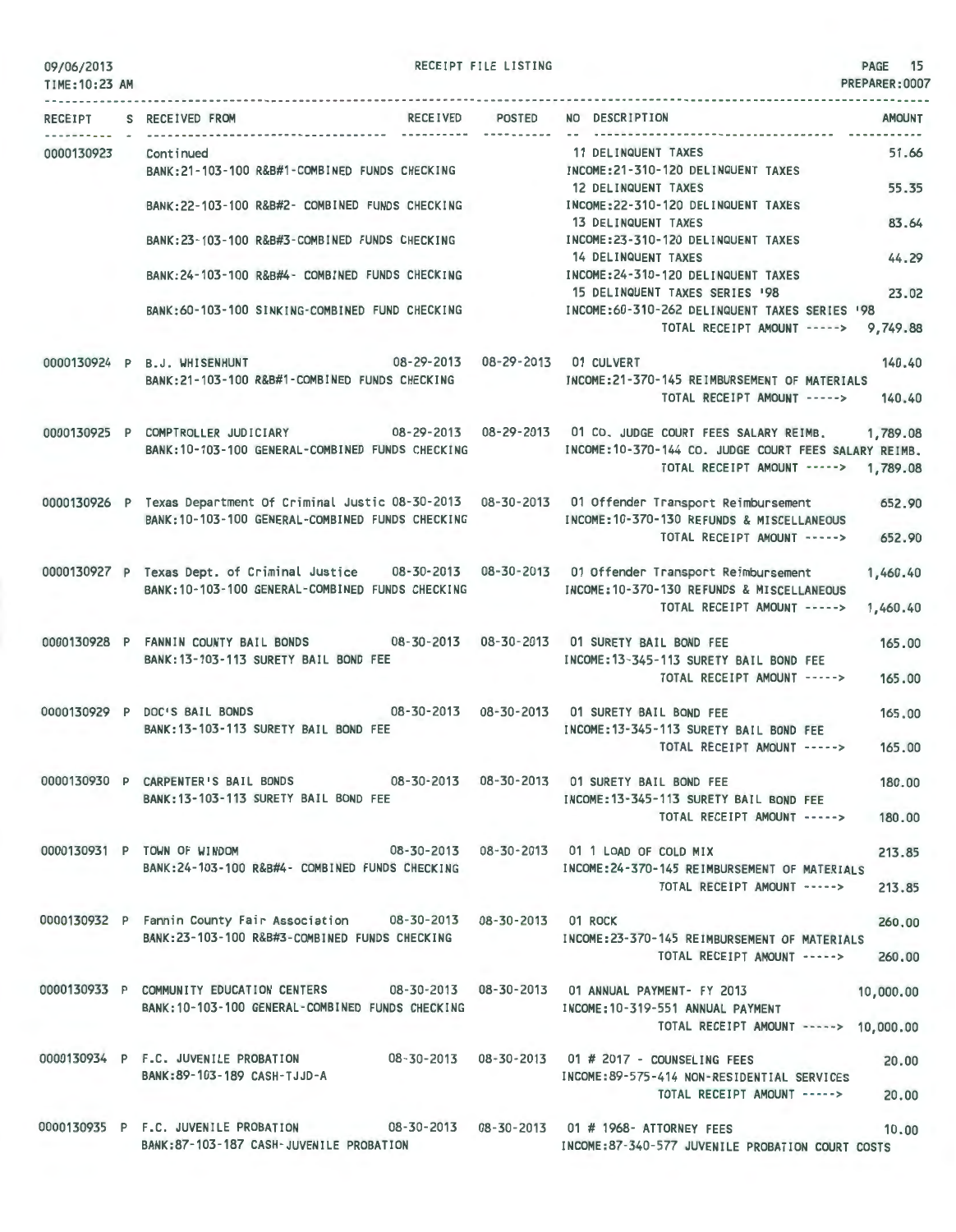| 09/06/2013<br>TIME: 10:23 AM |    |                                                       |          | RECEIPT FILE LISTING |     |                                                                                    | PAGE<br>PREPARER: 0007 | -16       |
|------------------------------|----|-------------------------------------------------------|----------|----------------------|-----|------------------------------------------------------------------------------------|------------------------|-----------|
| RECEIPT                      | S. | RECEIVED FROM                                         | RECEIVED | POSTED               | NO. | DESCRIPTION                                                                        |                        | AMOUNT    |
| 0000130935                   |    | Continued<br>BANK: 87-103-187 CASH-JUVENILE PROBATION |          |                      |     | 02 # 2041 - Deferred Prosecution Fees<br>INCOME:87-340-575 JUVENILE PROBATION FEES |                        | $15 - 00$ |
|                              |    |                                                       |          |                      |     | TOTAL RECEIPT AMOUNT ----->                                                        |                        | 25.00     |
|                              |    | ------ ----                                           |          |                      |     |                                                                                    | $174 - 22 - 2$         |           |

REPORT TOTAL

431,800.29